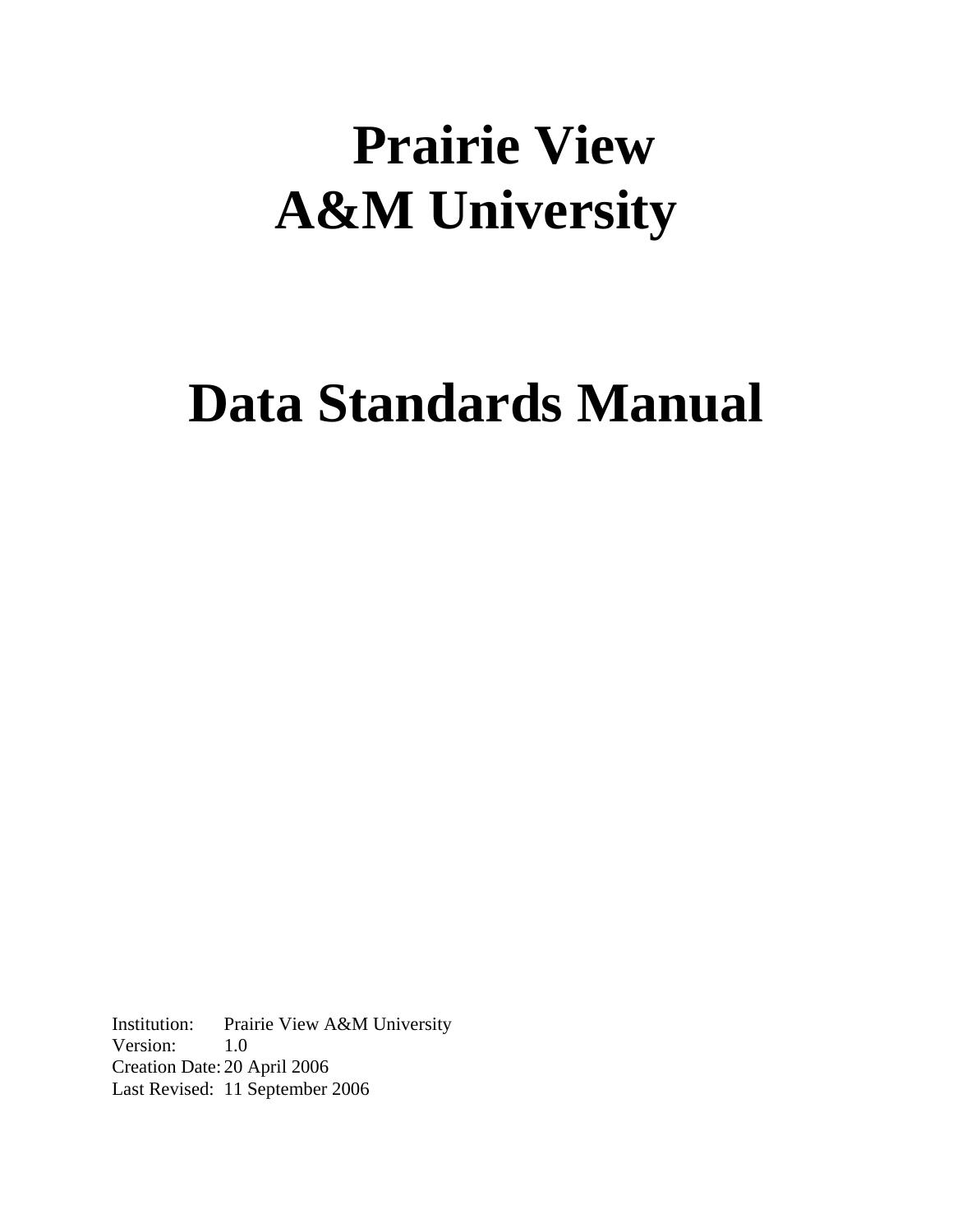# **GUIDELINES FOR CREATING and MAINTAINING ACCURATE RECORDS**

**SEARCH FIRST:** Before you create a new record for a person or organization, please make sure that person or organization has not already been entered in the BANNER database. **Each user must conduct a thorough search to prevent entering a duplicate record.** Duplicate records create problems in multiple parts of the system and may take many hours of staff time to locate and remove.

**NEVER USE:** In creating a record, **never use** the pound sign **(#)** or the percent sign **(%).** The pound sign can cause ORACLE database errors, and the percent sign has a special use within the search functions of the system.

**ABBREVIATIONS:** There are specific ways to abbreviate words that are shown in this document . When entering data using abbreviations, please use only these approved forms.

**NEVER USE** punctuation, including periods in abbreviations, unless the punctuation itself is part of a legal name.

**DATA CHANGES:** Please do not make any data changes **UNLESS** you have the appropriate responsibility and authority. When you do make changes, please follow the procedures established by the Data Custodian of the data you want to change.

**REMEMBER:** Some data fields have specific data entry rules. See the specific section under General Person Information for those rules.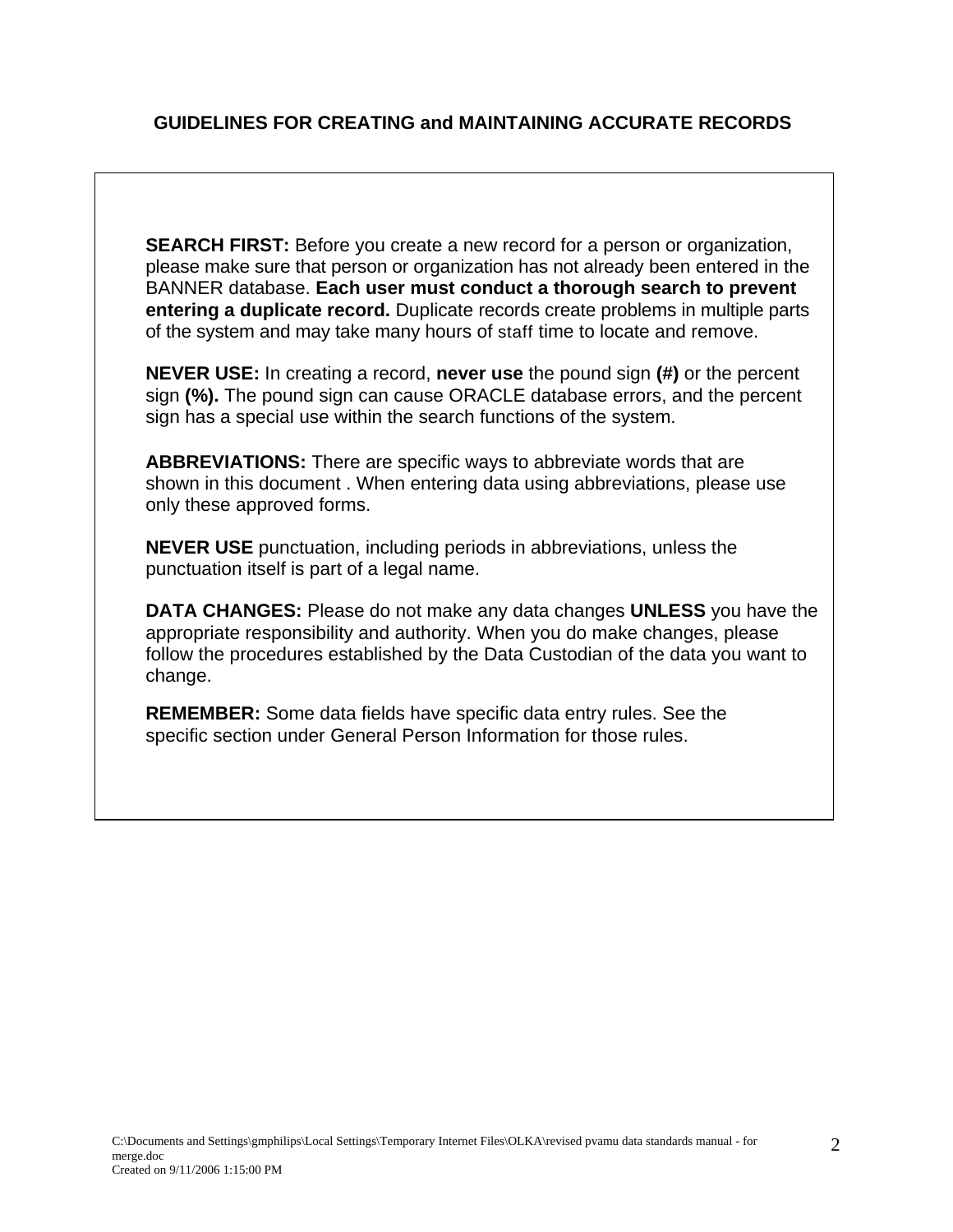# **TABLE OF CONTENTS**

|                | 11 |
|----------------|----|
| a.             |    |
| b.             |    |
| $\mathbf{c}$ . |    |
| d.             |    |
| e.             |    |
| $f_{\cdot}$    |    |
| g.             |    |
| h.             |    |
|                |    |
|                |    |
|                |    |
| a.             |    |
| b.             |    |
| C <sub>1</sub> |    |
| d.             |    |
| e.             |    |
|                |    |
|                |    |
|                |    |
| a.             |    |
| b.             |    |
|                |    |
|                |    |
|                |    |
|                |    |
|                |    |
|                |    |
|                |    |
|                |    |
|                |    |
|                |    |
|                |    |
|                |    |
|                |    |
|                |    |

| APPENDIX 2-DATA ACCESS PROCESSES |  |
|----------------------------------|--|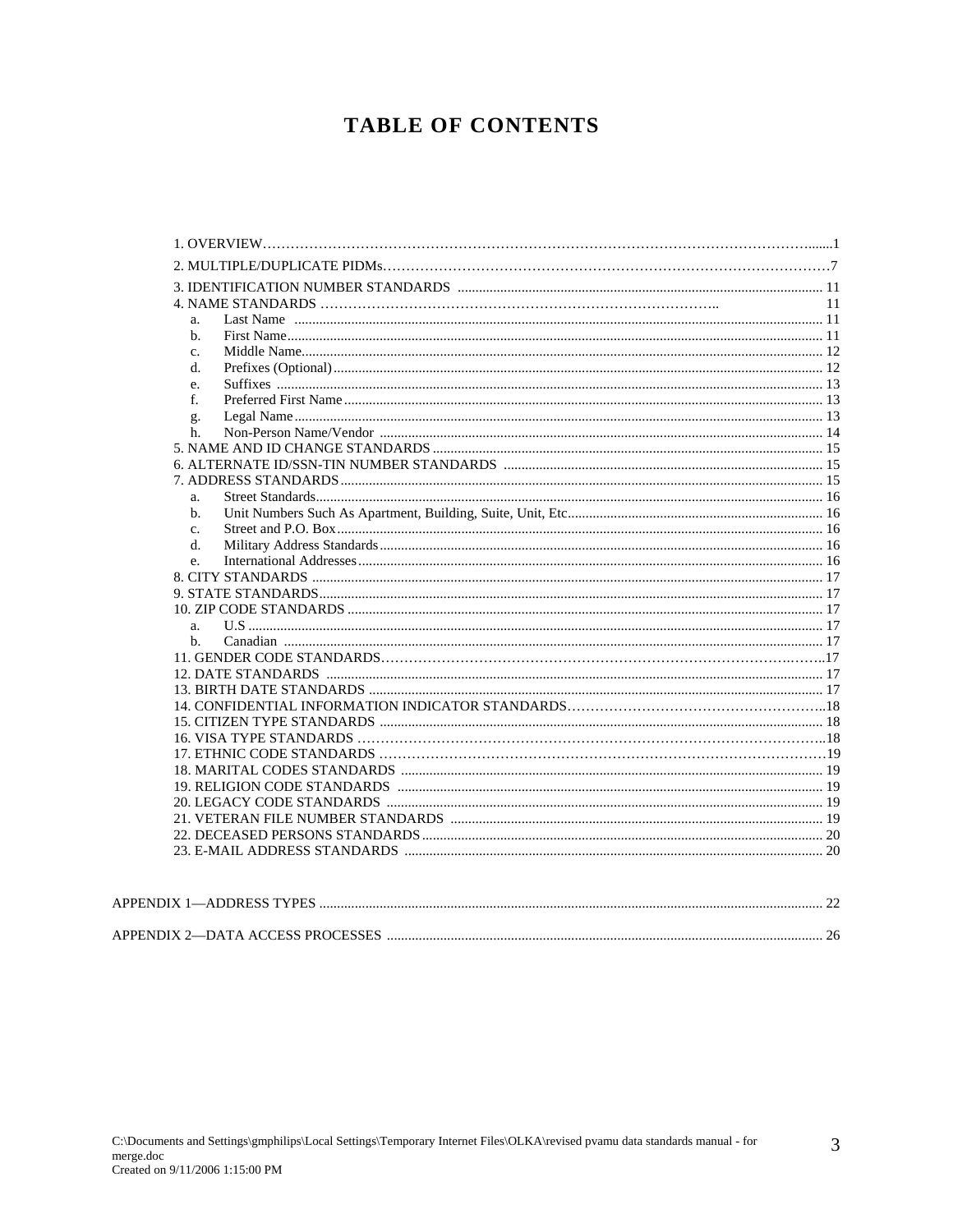## **DATA INTEGRITY AND ACCESS**

#### **OVERVIEW: WHAT IS BANNER?**

Banner is a collection of forms with embedded instructions used to enter data, modify data, delete data and query data. Banner simply provides the screens and programs necessary to manipulate data. The data itself is stored in tables residing in an Oracle database, which links tables together by means of an internal identification number to eliminate redundancy. Banner is modular, which means that there are modules for different functional areas: an Alumni-Development Module, a Finance module, a Financial Aid module, and a Student Module. A General Module also contains overlapping material such as a person's name, SSN, address, and phone number. To assure the greatest level of data integrity, the Banner user must follow the guidelines set forth in this manual.

### **PURPOSE**

The purpose of this document is to establish guidelines for:

 custodianship of Prairie View A&M University (PVAMU) data and records relating to students, staff, finance and financial aid;

ensuring data integrity, consistency and completeness;

providing appropriate security for personal information about staff and students;

 providing appropriate access to Banner information stored in the PVAMU administrative system;

 making sure that the interpretation of information is accurate and consistent within PVAMU; responsibilities of users of the information.

#### **ADMINISTRATIVE RESPONSIBILITY**

By law, certain data is confidential and PVAMU cannot release it without proper authorization. Users of the data **MUST** adhere to any applicable federal and state laws as well as University policies and procedures.

Data is a vital asset owned by PVAMU. All institutional data, whether maintained in the central database or copied into other data systems (e.g. personal computers) remains the property of PVAMU. Access to data is provided to support a user's official University responsibility. Data will be used only for legitimate University business.

As a general principle of access, PVAMU's data (regardless of who collects or maintains it) will be shared among those employees whose work can be done more effectively by knowledge of such information. Although PVAMU must protect the security and confidentiality of data, the procedures to allow access to data will not unnecessarily interfere with the efficient conduct of University business

#### **DATA CUSTODIANS**

A Data Custodian is a PVAMU staff member who is assigned overall responsibility for a portion of PVAMU's data. The Data Custodian may make data within their area of responsibility available to others to support office or department functions.

**The Data Custodians are responsible for working collaboratively with other members of the PVAMU Banner community to evaluate, determine and implement changes to Banner's shared validation and data tables.**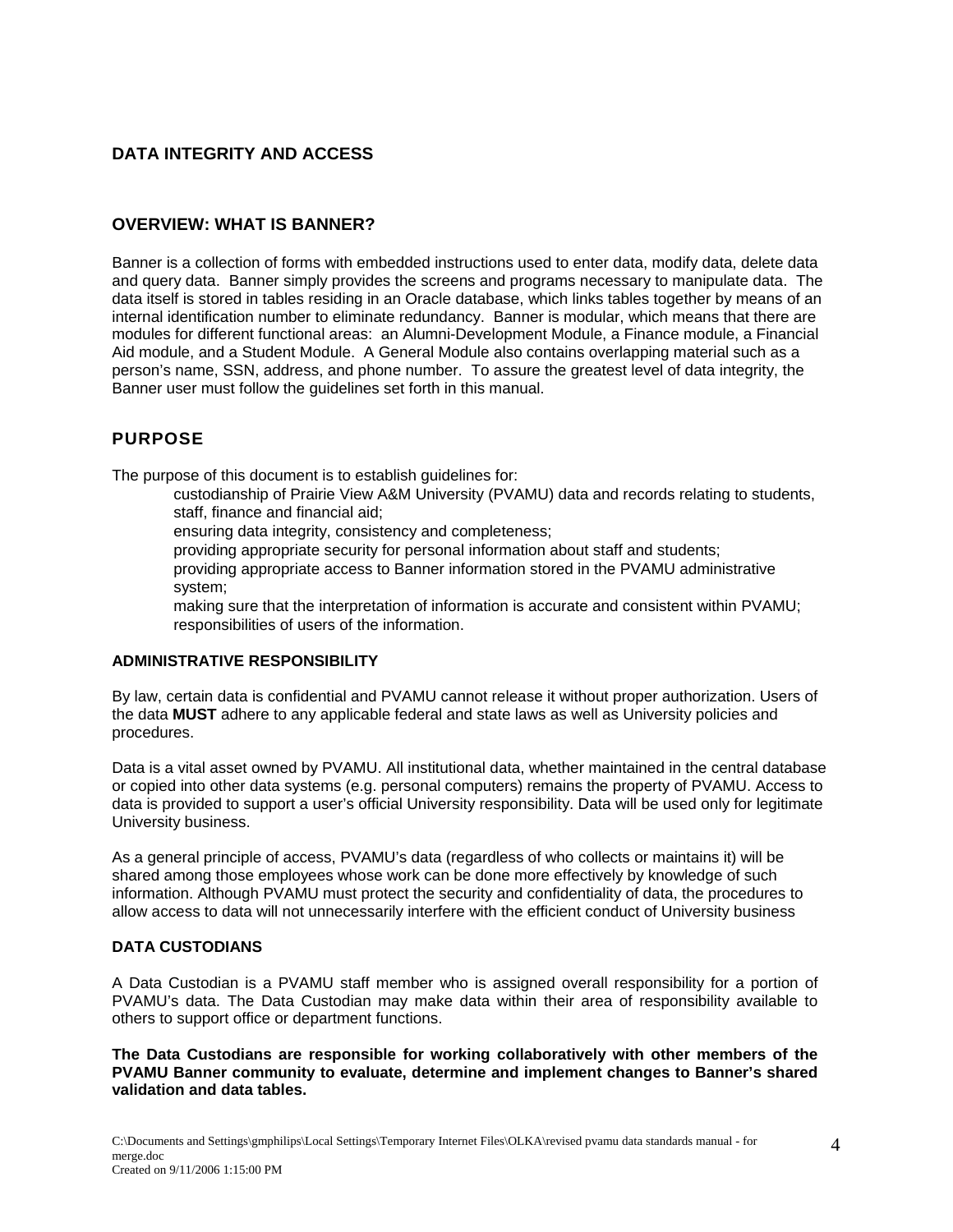PVAMU identifies the following as Data Custodians:

| <b>Module</b>               | <b>Office</b>                     | <b>Data Custodian</b>       |
|-----------------------------|-----------------------------------|-----------------------------|
| Student                     | Registrar                         | Registrar                   |
| <b>Financial Aid</b>        | <b>Student Financial Services</b> | Director, Student Financial |
|                             |                                   | Services                    |
| Employee                    | <b>Human Resources</b>            | Director, Human Resources   |
| Financial                   | Controller's Office               | Controller                  |
| <b>Technical Assistance</b> | <b>Information Technology</b>     | Director, IT                |

Data custodians are responsible for:

 Maintaining institutional data within their area of responsibility in accordance with federal and state laws and regulations (examples: FERPA and HIPPA) and university policies and procedures concerning storage, retention, use, release, and destruction of data; Maintaining the accuracy, timeliness and completeness of data; Maintaining and controlling the BANNER validation and rules tables; Evaluating data access requests on a 'need to know' basis; Approving staff requests for information access and ensuring appropriate training in accessing, using and interpreting information; Ensuring that all legal and regulatory requirements are met; Initiating the access implementation process when all requirements are complete;

Within the context of access to data, Vice Presidents/Deans or Directors/Department Heads are responsible for:

 Approving and forwarding staff data requests to the appropriate data custodian(s); Ensuring a secure office environment with regard to all University data; Ensuring that data access codes are not shared among staff.

PVAMU will construct data procedures and systems that ensure:

 Accurate and complete entry of data; Secure maintenance of all data; Systems that can be re-established after loss or damage by accident, malfunction, breach of security, or natural disaster (disaster recovery); Prompt detection and control of security breaches.

#### **PVAMU General Record Custodian Hierarchy**

| 1 Employee              | Director of Human Resources |
|-------------------------|-----------------------------|
| 2 Employee Applicant    | Director of Human Resources |
| 3 Current Student       | Registrar                   |
| 4 Student Applicant     | Admissions                  |
| 5 Recruitment Applicant | Admissions                  |

A general record (person or non-person) may have more than one active/current association with the University (i.e., employee, student, vendor and donor). When general record data needs to be updated or corrected, refer to the "Rank" column to determine the association with the highest precedence (lowest number). Notify the appropriate offices to make the needed change.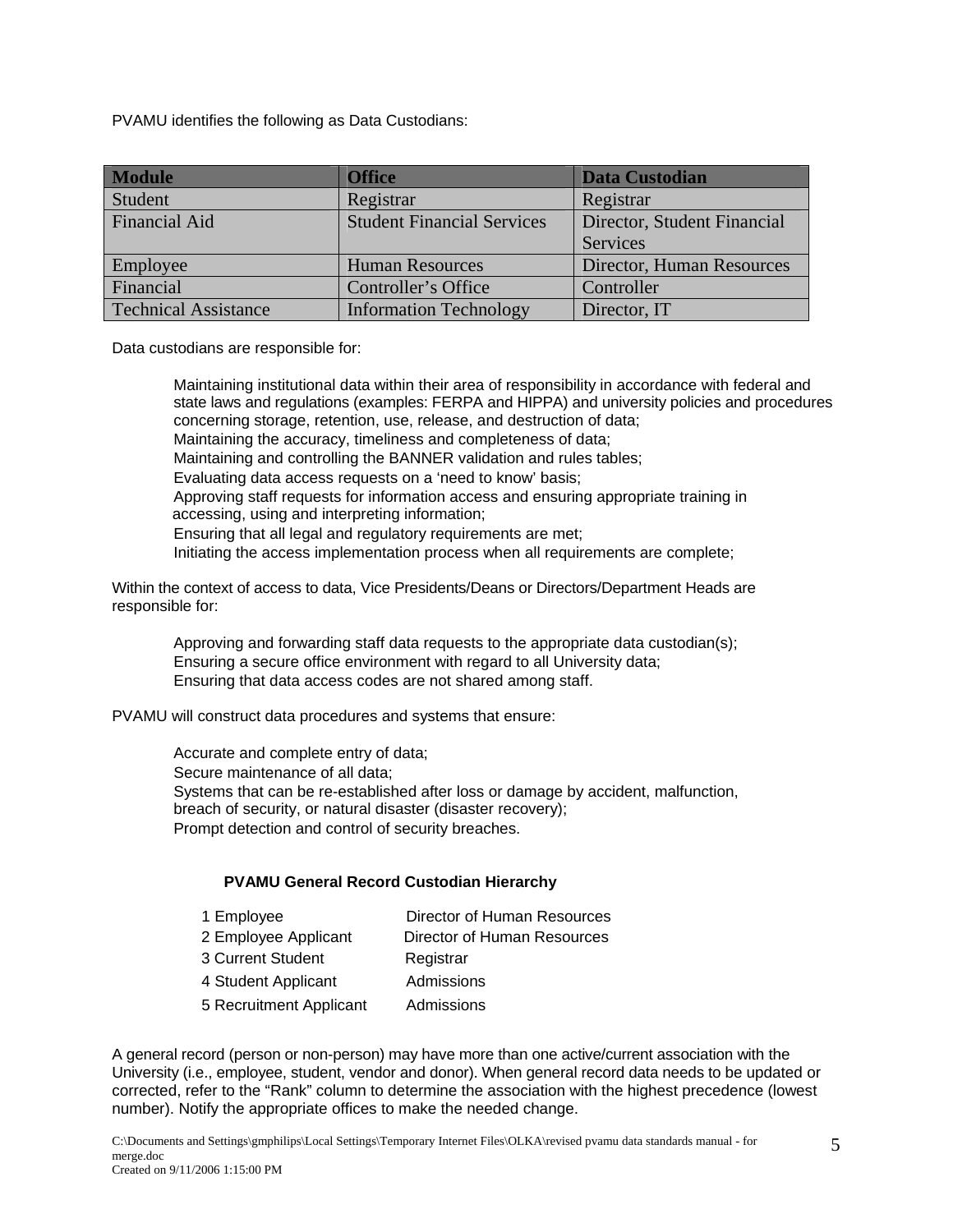#### **ACCESS TO UNIVERSITY DATA**

PVAMU Data Custodians will provide access to the Banner information employees need to perform their jobs. For the purpose of this document, 'employees' means regular employees (professional, classified, faculty and management), temporary employees and student employees. When a group of employees clearly require data access as a result of their job functions, PVAMU will provide standardized data access for the entire group. A given employee can be a part of more than one group.

When access is desirable for an employee not in a clearly identifiable group, the following procedure applies:

 The employee's unit head (vice president, dean, director, department head) requests access from the data custodian(s).

The data custodian:

- o evaluates and approves or denies the request;
- o ensures that appropriate training occurs;
- o initiates the process to provide access.

A data custodian's decision to not allow access may be appealed, in writing, to the data custodian's supervisor.

#### **INFORMATION ACCESS DEFINITIONS**

**Query access** enables the user to view, analyze, but not change, University data. If data are downloaded to a personal computer or other device, the downloaded data must be used and represented responsibly and accurately. If any data are downloaded for purposes of generating reports, the report is considered 'unofficial' unless created by a unit formally designated as the official reporting entity for the University for that purpose. No changes to the downloaded data should be made that will materially alter the integrity of the data. Any changes made to accommodate reporting requirements should be properly spelled out in the report documentation. **Maintenance access** provides both inquiry and update capabilities. Update capability is generally limited to users directly responsible for the collection and maintenance of the data.

PVAMU will provide appropriate training for the type of access and will include the following:

 reading, understanding and agreeing to the guidelines of this document, and any additional requirements identified by the data custodian, hands-on training in accessing, understanding and interpreting the information, maintaining the security, confidentiality, integrity and accuracy of the data accessed.

#### **PENALTIES FOR NOT FOLLOWING ESTABLISHED GUIDELINES**

The Data Standards guidelines are designed to ensure the smooth operation of University business, and care should thus be taken by all faculty and staff in inputting data to the system. Although we acknowledge that mistakes will happen, regular recurrence of mistakes will cause the infractor to lose his/her access privileges. We also acknowledge that one of the more serious errors which can occur in Banner is a duplicate record. Therefore, the Duplicate ID committee (a standing committee) will oversee correction of duplicates and other problems. The committee will maintain a tiered structure of corrective measures designed to ensure that anyone inputting data to Banner is properly trained and held accountable for her actions.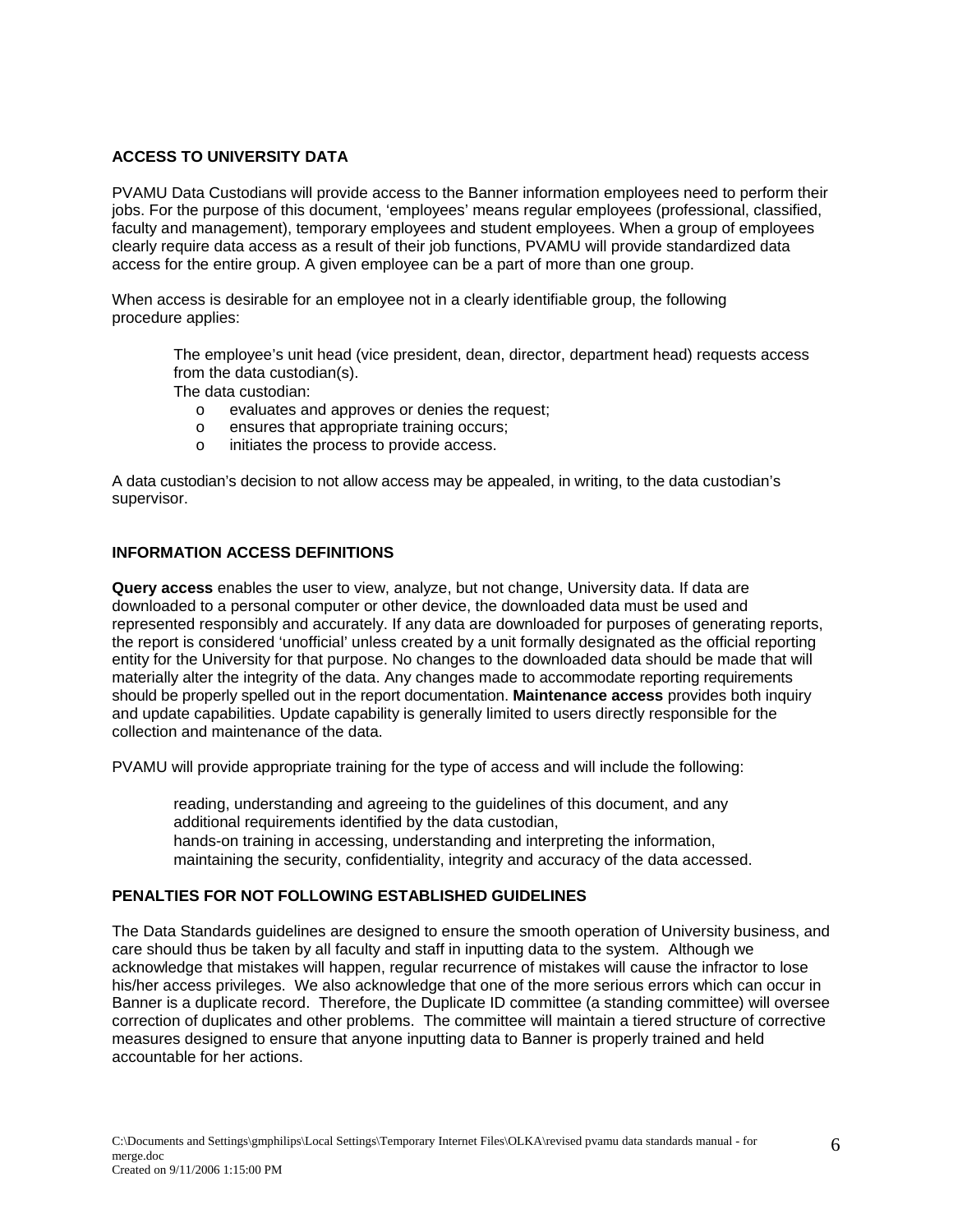#### **MULTIPLE/DUPLICATE IDENTITIES AND PURGING PROCESS**

#### **I. GENERAL OVERVIEW**

Duplication of the same record in Banner tables is a serious issue. This phenomenon is generally referred to as a "duplicate PIDM". A **PIDM** (**P**erson **ID**entification **M**aster) is the internally assigned system number that connects all the data that is associated with a Banner ID Number. A Banner ID number record can represent a student, employee, vendor, etc.

To purge duplicate PIDM's and "contain" duplicate PIDMS that cannot legally be purged requires a planned and coordinated effort that occurs on a regular basis. This coordinated effort must involve all Banner modules purchased by the university.

#### **II. MULTIPLE/DUPLICATE PIDM CAUSE AND TEMPORARY CORRECTIONS**

Duplicated records can occur in a variety of ways. Known causes and recommended temporary corrections include the following:

**A. Causes:** Duplicate PIDM records can occur for a number of reasons, including the following:

- 1. A Banner user makes an error in keying in a person during the input process in Internet Native Banner (INB) (see Section IV for suggested detailed search techniques before a new PIDM record is entered).
- 2. As applicants key in data using the Banner Self Serve modules.
- 3. From interim general person data load scripts that keep Banner updated until all major modules have been converted.
- 4. From data feeds to Banner such as loading the Financial Aid Federal Applications (FAFSA's), SAT/ACT tapes, etc.
- **B. Temporary Corrections:** Marking duplicate Banner PIDM's to temporarily limit their use include the following:
	- 1. Users will mark a known duplicate PIDM with **";DONOTUSE"** at the end of the last name in the **Last Name** field. This alerts users not to use the record until it's purged from the system.
	- 2. The PIN number will be disabled from duplicate PIDM records originating from the Banner Self Serve modules.
	- 3. A hold will be put on the duplicate Student PIDM account using the SOAHOLD form for Student records. This prevents further transactions from occurring against the duplicate PIDM record.

#### **III. DUPLICATE PIDM ASSESSMENT AND RESOLUTION**

Key Banner module users must be involved on an ongoing basis to resolve duplicate PIDM entries before further use of the duplicate record(s) prohibits them from being purged from the system. When duplicate PIDM records cannot be system purged they will be "contained" so further use of the unusable record will be severely limited (i.e. W-2 Form).

- **A. Assigned Banner Module Representatives.** Each Banner Module Team Leader assigns a functional contact representative(s) who will be the key contact involved in multiple/duplicate PIDM issues.
- **B. Potential Duplicate PIDM Records Identified.** On a nightly basis a series of scripts will run against key Banner tables to identify potential duplicate PIDM records.
	- 1. A Duplicate PIDM Report of potential duplicate PIDM records, sorted by Last Name, then by First Name, will be created.
	- 2. This Duplicate PIDM Report will be distributed electronically to the assigned Banner Module functional contact representative(s).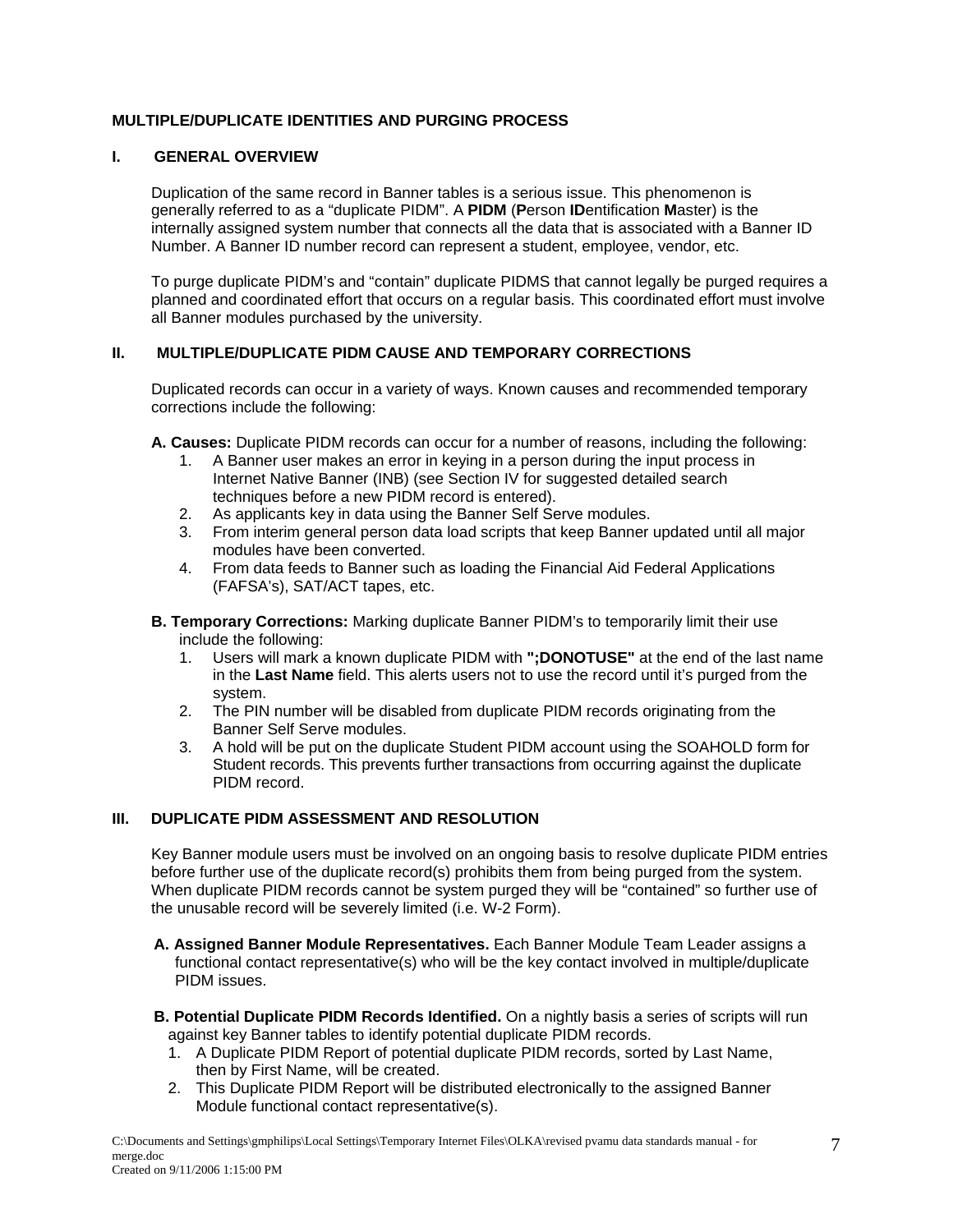- **C. General Coordination Guidelines.** Analyzing and eliminating duplicate PIDM records must be a coordinated activity between multiple disciplines and must be controlled. General guidelines and procedures for the duplicate record Cleanup Team include the following:
	- 1. Designated HR functional contact representative(s) initially analyze the Duplicate PIDM Report to determine if actual duplicate PIDM records exist.
	- 2. Financial Aid functional contact representative(s) may be involved in the analysis and correction process as needed.
	- 3. Student functional contact representative(s) may be involved in the analysis and correction process as needed.
	- 4. Finance contact representative(s) may be involved in the analysis and correction process as needed.
- **D. Forms and Processes Available in Analysis Process.** The following forms and processes may be used in searching, analyzing and correcting potential duplicate PIDM records:
	- 1. Potential duplicates: When a potential duplicate is identified during the course of business, or being worked on by one of the Cleanup Team members a comment should be placed on the SPACMNT form:
		- a. Comment Type = DUP
		- b. Originator = DUPL
		- c. Comment = 000000000: To be investigated (additional information can be listed in unusual cases)
		- d. Place comment under **ALL** potential duplicate numbers
	- 2. Identify what data exists in Banner for each of the numbers. Check the following forms:
		- a. GUASYST identifies departments with data in system
		- b. SOASRVW summary form for student data
		- c. SPACMNT transcript on file (in blue folder)
		- d. SOAPCOL prior college information
		- e. SOAHSCH prior high school
		- f. SOATEST test scores
	- 3. Determine which number is the best to keep:
		- a. What data is under each #
		- b. Which data is easiest to move or re-enter
		- c. In most cases retain the number showing Financial Aid, Accounts Receivable or HR (employee).
		- d. If duplicates exist in SIS+, coordinate corrections with the Registrar's Office and Financial Aid.
		- e. Also identify number or numbers in SIS+ system.
	- 4. Combine data under one number:
		- a. Re-enter data under number to be retained.
		- b. Delete all data under number(s) being deleted including former name I information.
	- 5. Change name under number(s) to be deleted:
		- a. LAST = DELETE (All Caps)
		- b. FIRST = Correct ID  $#$
		- c. MIDDLE = Department making change
		- d. Delete SSN from SPAPERS
	- 6. Non-Duplicate IDs Same or similar names that are not duplicate (i.e. twins):
		- a. Place comment on SPACMNT
		- b. Comment type = NDU (Not Duplicate)
		- c. Originator = DUPL
		- d. Comment = 000000000: Twins or Checked Out Not Duplicates
		- e. Be sure to place this comment under BOTH numbers.
		- f. **Listserv:** As duplicates are identified and the assistance of other offices is needed to complete the correction, use the Shared File Space as the means of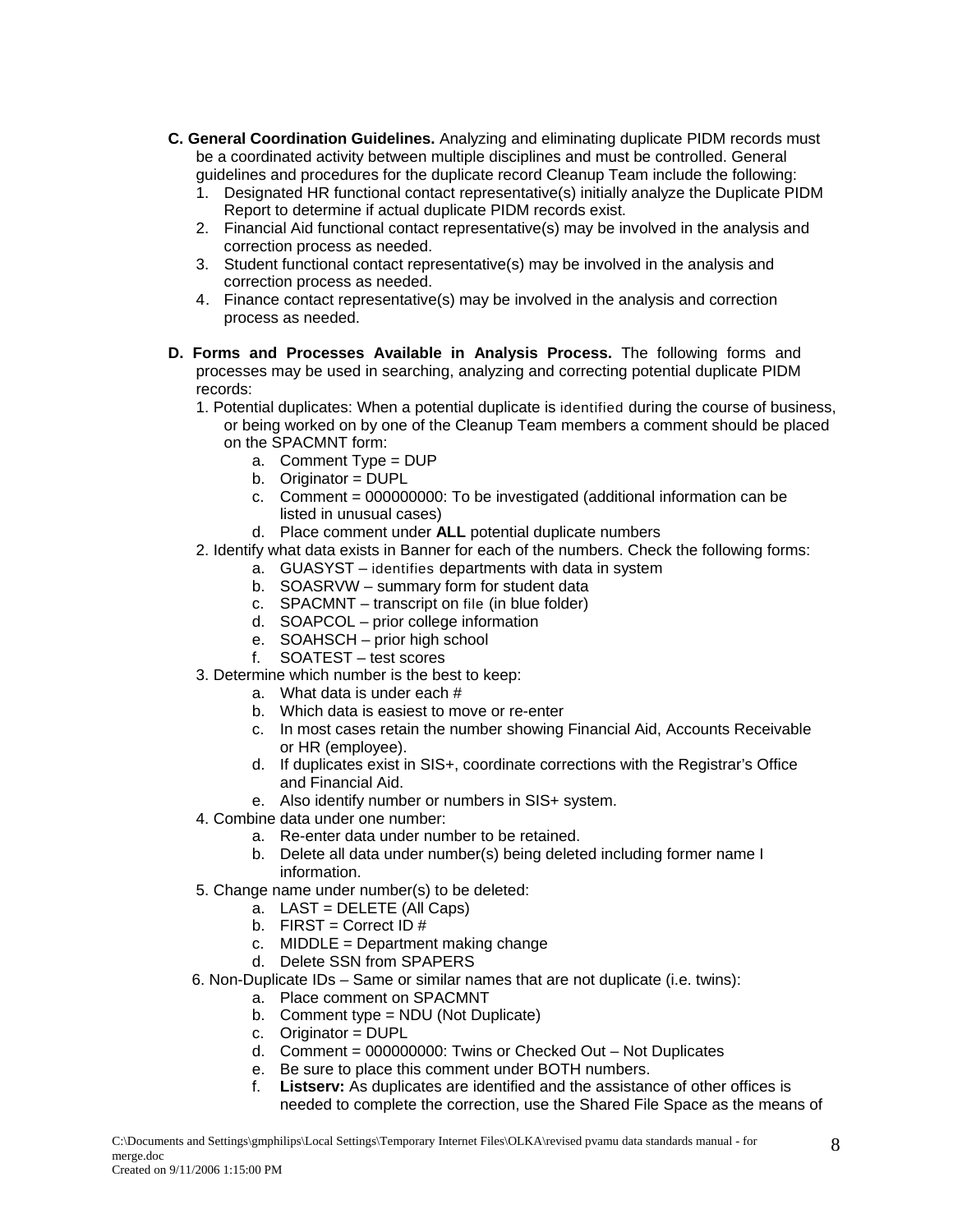communication. It is suggested in the subject of the message to indicate what offices need to look into the problem. In cases requiring technical intervention include Tech Support in the subject line. Always communicate back to the list when data has been moved, deleted, etc. indicating a task has been completed.

7. Other ideas - Student Related

Run GURSLID process:

 Using the SPAIDEN form do a GUIALTI query with an Alternate ID Search for a person. There are multiple field & wild card options.

 Using SOAIDEN query for greater Student detail on a potential duplicate PIDM record.

 Using SAASUMI query for current status in Admissions. Using SOASRVW query for current status in Recruitment, Admissions, and General Student.

- **E. Revised Duplicate PIDM Report.** Individual functional contact representative(s) coordinate and revise the Duplicate PIDM Report as the general analysis and correction process is accomplished between the Banner Module functional contact representative(s).
	- a. Ensures valid and complete data is put in the designated "System of Record".
	- b. Marks the other duplicate PIDM records as records to be purged.
	- c. Distributes electronically the completed Revised Duplicate PIDM Report to the Database Administrator(s) (DBA's).
- F. Duplicate PIDM Purge Process. The actual purge of an identified duplicate PIDM record must be performed by a DBA.
	- a. DBA receives the Revised Duplicate PIDM Report from the functional contact representative(s).
	- b. DBA purges all marked duplicate PIDM records from all Banner Oracle Tables.
	- c. DBA confirms to the Banner Module functional contact representative(s) via email of the completed activities.
	- d. The Revised Duplicate PIDM Report is filed for future reference for a period of 90 days.

#### **IV. SUGGESTED DUPLICATE PIDM SEARCH TECHNIQUES**

There are a number of ways to make quick checks in Banner to help ensure a duplicate PIDM record will not be entered. Even with the best of intentions, there will be some duplication that will occur. The goal is to minimize duplications. As additional processes and tips are learned they will be added to this section.

#### **A. Student Related Records.**

#### 1. SPAIDEN Form

- a. Click the blue flashlight.
- b. Choose **Alternate ID Search** (on GUIALTI).
- c. Do a **Person** search on this screen

Type last name – first 3 or 4 letters and % (wild card).

Click on Execute Query (don't use F8 if Paperclip is up).

d. Other Tips:

 Type an underscore for a missing letter. If the **Last Name** is known, search with the first couple of letters of first name and % (wild card).

 If the **First Name** could be spelled multiple ways do a **Last Name** search and check the **Name List** against other known data such as birth date, middle name, SSN, etc.

 Check for a close or similar SSN with the same name. It could have been typed wrong or the student may have listed it wrong on a recruitment card.

Check for different spellings of first and last name and possible nicknames.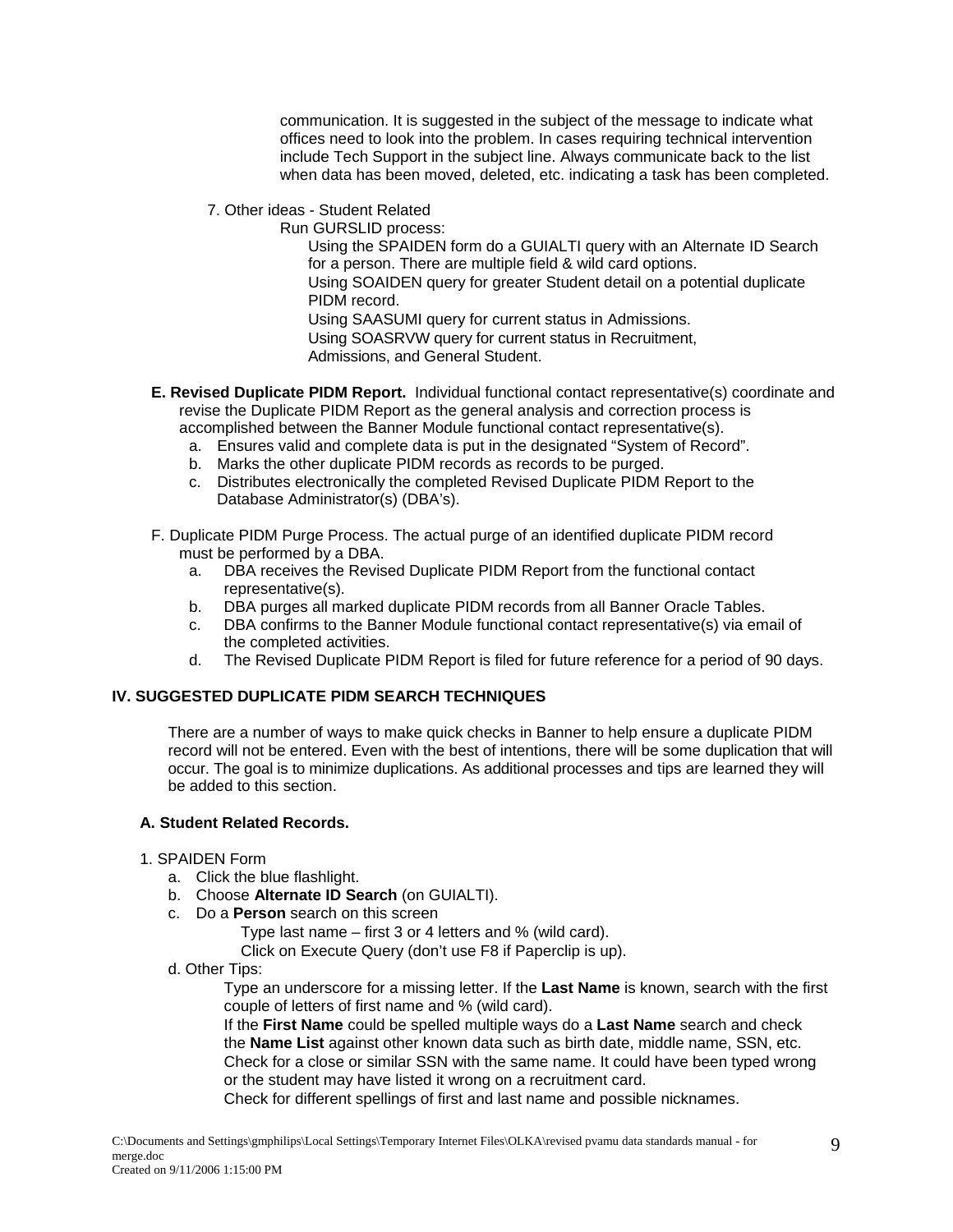If the student gives their legal name, check both first and middle names separately to see if they are on the system (i.e. Elizabeth Mary Smith may be on the recruitment card as Mary Smith or Elizabeth Smith). She may be on the system with an 899 number as Mary or Elizabeth Smith. Check both name variations against birthdays, SSN, and other ID numbers.

 This may also be the case for International Students who are assigned an ID number but may also have an SSN and many different spellings of their names.

#### 2. SOAIDEN Form

- a. Type in the name and execute the query.
- b. Highlight the name, go to Options, click, choose Search, then Display More Details.
- c. Press F8 and the search brings more data (usually an address) if the name is in the system. This gives additional data to compare.
- 3. SAASUMI Form

This query gives current status of a person in Admissions. An SSN is needed to check to see if it is assigned to anyone or if the person attended with a different name in the past with the same PIDM number.

4. SOASRVW Form

This query gives current status of a person in Recruitment, Admissions, and General Student. An SSN is needed to check to see if it is assigned to anyone or if the person attended with a different name in the past with the same PIDM number.

#### **B. Financial Aid Related Records** 1.

- **C. Finance (Vendor) Related Records** 1.
- **D. Human Resource Related Records** 1.

#### **MULTIPLE/DUPLICATE PIDM IDENTIFICATION AND PURGING PROCESS**

NCS will produce a list of all population selections sorted by application, listing the name, description, and activity date that the selection was last run. The office(s) responsible for that application will review the list and notify NCS of any population selections that are no longer in use. NCS will then remove those selections from the Banner tables.

10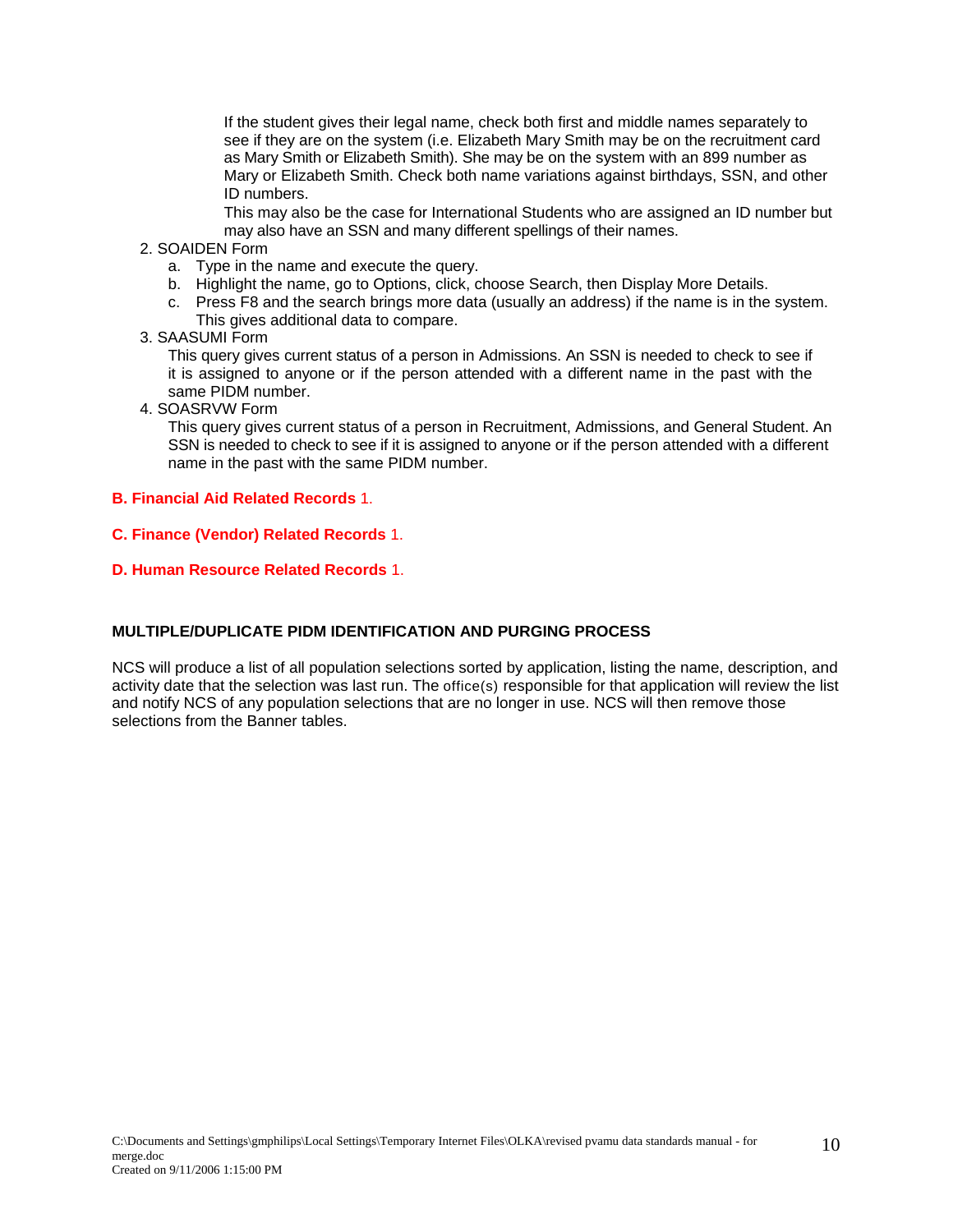# **GENERAL PERSON INFORMATION**

**1. IDENTIFICATION NUMBER STANDARDS** Prairie View A&M University (PVAMU) uses the following identification numbers:

| <b>Student</b>  | System Generated Number - Every student has a unique 9 character ID.<br>Social Security Number - Enter the nine-digit number omitting dashes and<br>spaces. |
|-----------------|-------------------------------------------------------------------------------------------------------------------------------------------------------------|
|                 | System Generated Number - Every employee has a unique 9 character ID.                                                                                       |
| <b>Employee</b> | Social Security Number - Enter the nine-digit number omitting dashes<br>and spaces.                                                                         |
| <b>Vendors</b>  | System Generated Number - Every vendor has a unique 9 character ID.                                                                                         |

#### **2. NAME STANDARDS**

Names are stored and maintained in one place in the database. PVAMU requests that individuals provide their legal name and regards the name provided as the legal designation for the person. A **legal name** is defined as the name as it appears on the person's social security card or passport.

#### a. Last Name

 Enter all information using upper and lower case letters. Enter the legal spelling and format of the name as supplied by the person. If the person has only one name, enter it in last name field.

**NEVER** use the pound sign **(#),** the percent sign **(%)** or the semi-colon (;) because they cause ORACLE database errors.

Other special characters are permitted, if they are a part of the person's legal name.

Hyphenated names are permitted.

 Spaces **ARE** permitted if the legal spelling and format of the name includes spaces. Examples: La Pine, St John, Van Husen, De La Rosa, Van der Linden, Copper Smith, Anderson Johnson.

Do **NOT** enter titles, prefixes, and suffixes in this field.

**Note:** If you enter a new person and you need to record a previous name, use the Alternate Name form.

#### b. First Name

Enter all information using upper and lower case letters. Enter the legal spelling and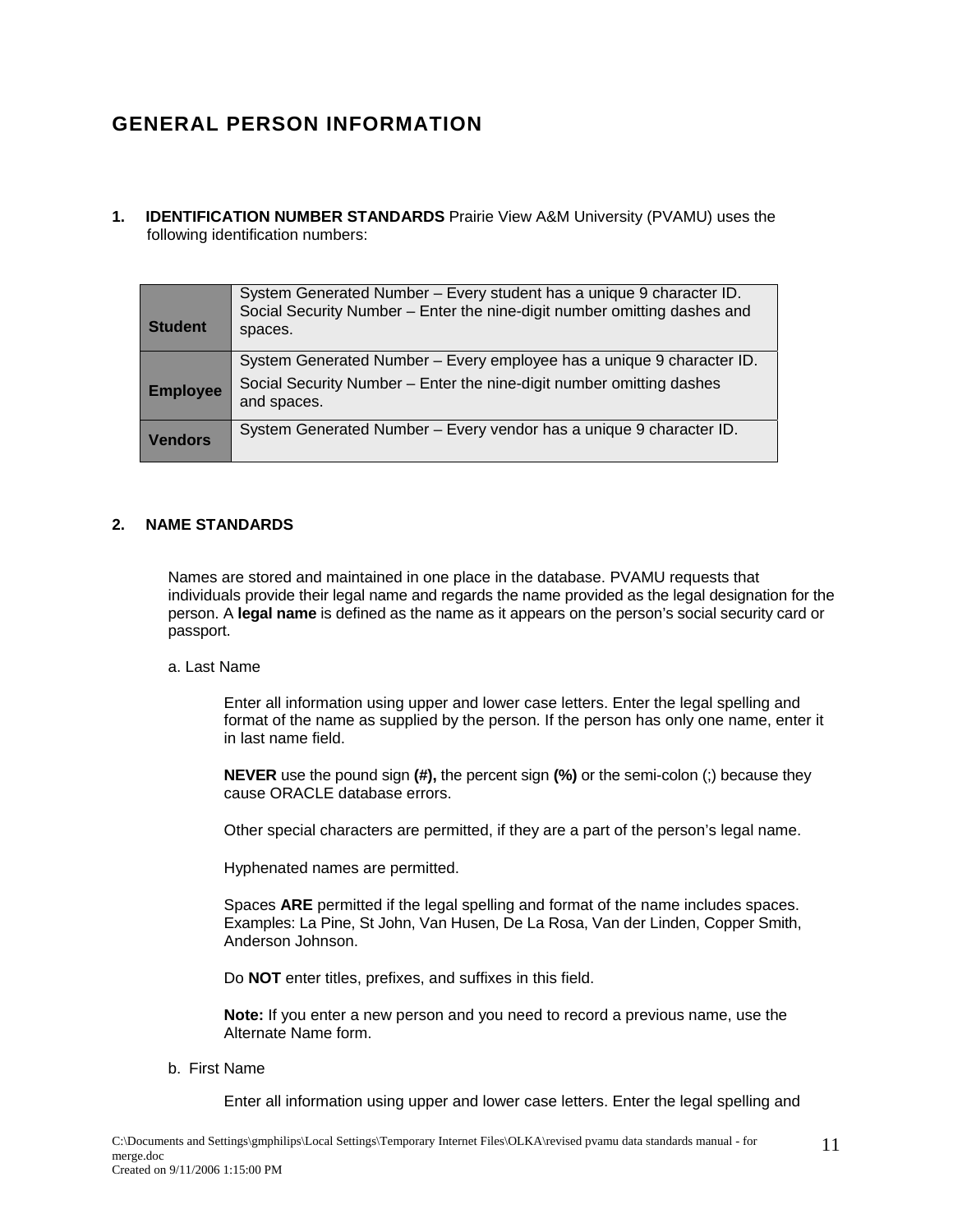format of the first name as supplied to you by the person. If no first name exists, leave the field blank.

 Any person with a single character first name should be entered **WITHOUT** a period. In those cases where a single character first name is designated as the first name and is followed by a middle name, place the single character in the first name field and the middle name in the middle name field.

**NEVER** use the pound sign **(#)** or the percent sign **(%)** because they cause ORACLE database errors.

You **MAY** use hyphens to separate double first names.

 You **MAY** use spaces if the legal spelling and format of the name includes spaces (e.g., Mary Ann, Bobby Joe).

Do **NOT** enter titles, prefixes, or suffixes in this field.

- c. Middle Name
	- Enter all information using upper and lower case letters. Enter the legal middle name or middle initial (entered without a period) as supplied by the person. If no middle name exists, leave the field blank.
	- **NEVER use** the pound sign **(#)** or the percent sign **(%)** because they cause ORACLE database errors.
	- You **MAY** use hyphens to separate double middle names.
	- Spaces **ARE** permitted if the legal spelling and format of the name includes spaces. Do **NOT** enter titles, prefixes, or suffixes in this field.
- d. Prefixes (Optional)

Prefixes are optional. Prefixes do **NOT** appear in the Texas Common Application but are sometimes useful for identification purposes. Enter the prefix in its own field, not in the first, middle, or last name fields. If provided, enter the prefix using upper and lower case letters **without a period.** Below are codes and descriptions that will be used at PVAMU.

#### **Code Description** Adm Admiral Amb Ambassador Ag Attorney General Bhp Bishop Bg Brigadier General Brigadier Brigadier Brother Brother (religious) Capt Captain Ch Chairman Col Colonel Cmdr Commander Comm Commissioner Cpl Corporal Dean University Dean (includes Assistant and Associate) Dir Director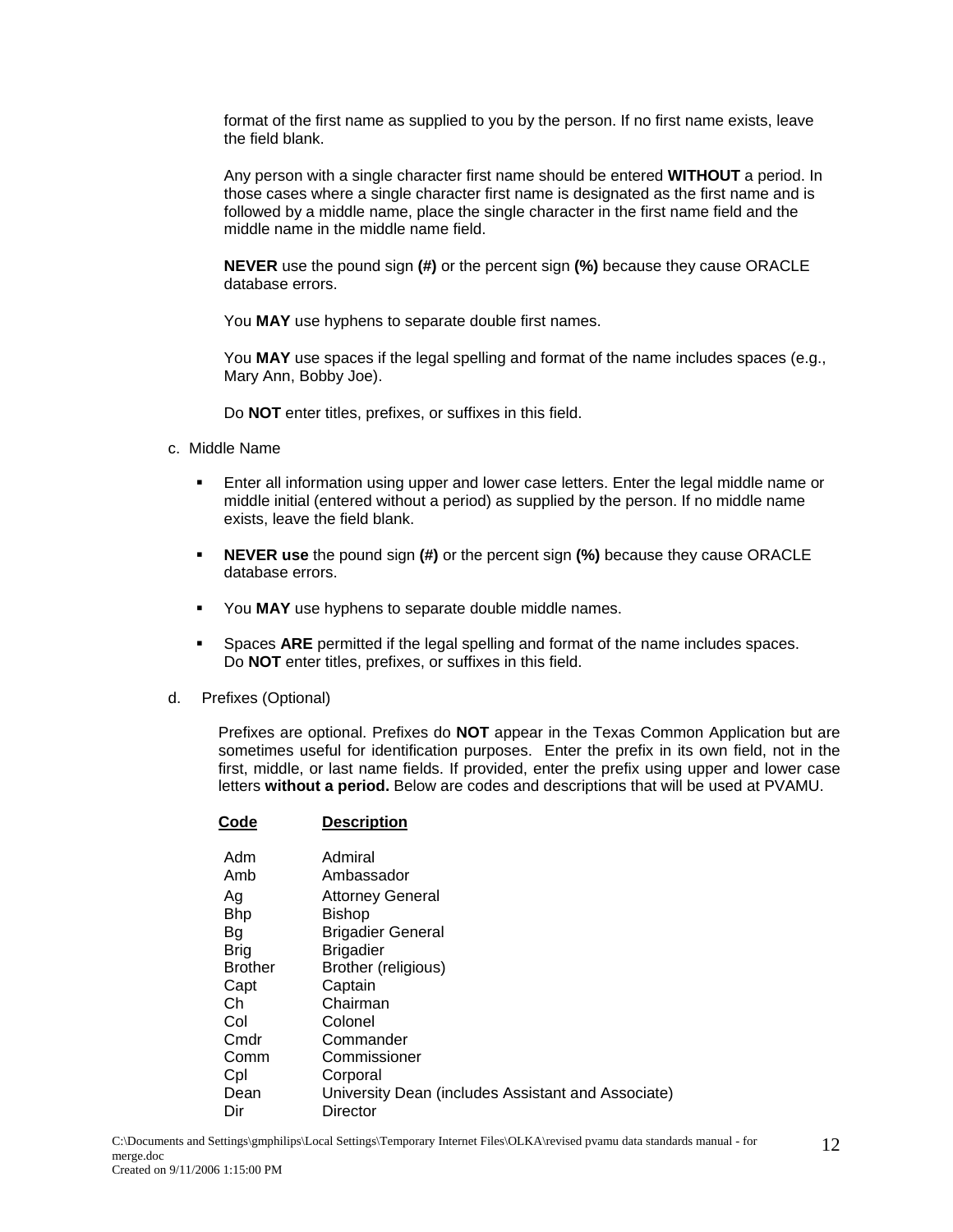| Dr          | Doctor (Medical or Educator)                                                                                          |
|-------------|-----------------------------------------------------------------------------------------------------------------------|
| Elder       | Elder (religious)                                                                                                     |
| Father      | Father (religious)                                                                                                    |
| 1stLt       | <b>First Lieutenant</b>                                                                                               |
| Gen         | General                                                                                                               |
| Gov         | Governor                                                                                                              |
| Excel       | <b>His Excellency</b>                                                                                                 |
| Hon         | Honorable (Cabinet Officer, Commissioner, Congressman, Judge,<br>Supreme Court, United Nations US Delegate and Major) |
| I Pres      | Interim President                                                                                                     |
| Lt          | Lieutenant                                                                                                            |
| Lt Col      | Lieutenant Colonel                                                                                                    |
| Lt Gov      | <b>Lieutenant Governor</b>                                                                                            |
| Maj         | Major                                                                                                                 |
| Mayor       | Mayor                                                                                                                 |
| <b>Miss</b> | Single Woman                                                                                                          |
| <b>MRB</b>  | <b>Most Reverend Bishop</b>                                                                                           |
| Mrs         | <b>Married Woman</b>                                                                                                  |
| Mr          | Mister                                                                                                                |
| Ms          | Single or Married Woman                                                                                               |
| Msgr        | Monsignor                                                                                                             |
| <b>MSgt</b> | Major/Master Sergeant                                                                                                 |
| <b>Pres</b> | President                                                                                                             |
| Prof        | Professor (includes Assistant and Associate)                                                                          |
| Prov        | Provost                                                                                                               |
| Rabbi       | Rabbi (religious)                                                                                                     |
| Rep         | Representative                                                                                                        |
| Rev         | Reverend (religious)                                                                                                  |
| Rtrev       | The Right Reverend                                                                                                    |
| Sen         | Senator                                                                                                               |
| Sgt         | Sergeant                                                                                                              |
| Sgtm        | Sergeant Major                                                                                                        |
| Sister      | Sister (religious)                                                                                                    |
| Vp          | Vice President                                                                                                        |

#### e. Suffixes

Enter suffix codes as given with legal name, using upper and lower case letters **without a period.** Enter the suffix in the suffix field, not in the last name, first name or middle name fields. Below are codes and descriptions that will be used at PVAMU.

| Code       | <b>Description</b>                |
|------------|-----------------------------------|
| Ш          | The Second                        |
| Ш          | The Third                         |
| IV         | The Fourth                        |
| <b>CPA</b> | Certified Public Accountant       |
| <b>DDS</b> | Doctor of Dental Medicine         |
| Esq        | Esquire                           |
| JD         | Jurist Doctor                     |
| .Jr        | Junior                            |
| LLD        | Doctor of Laws                    |
| MBA        | Master of Business Administration |
| MD         | Doctor of Medicine                |
| PhD        | Doctorate                         |
|            |                                   |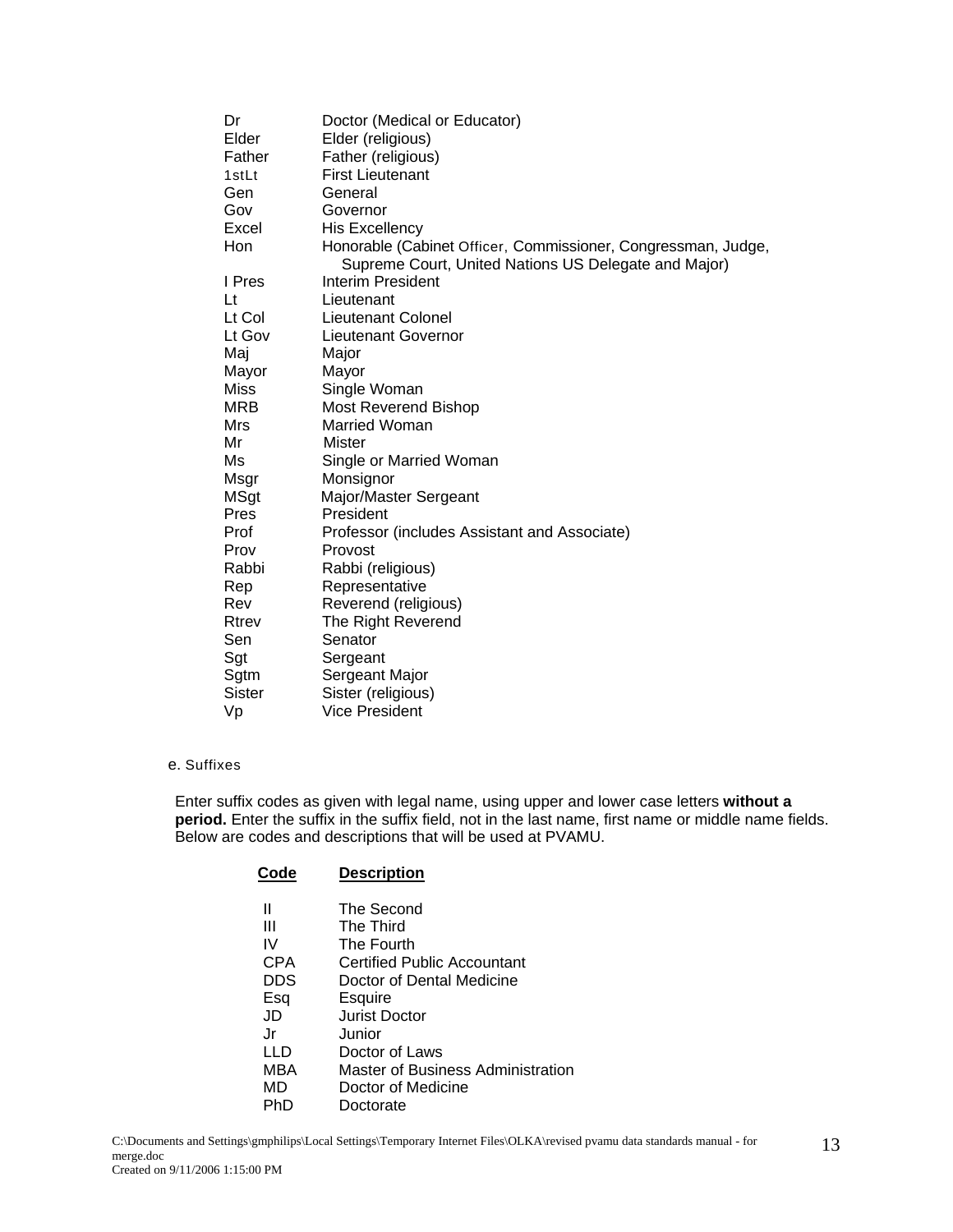| Ret       | <b>Retired from Armed Forces</b> |
|-----------|----------------------------------|
| <b>RN</b> | <b>Registered Nurse</b>          |
| Sr        | Senior                           |

#### f. Preferred First Name

Enter the preferred first name into the "preferred first name" field. For example, if Christopher Paul Smith goes by 'Paul', enter 'Paul' into the preferred name field. Enter all information using upper and lower case letters. Enter the spelling and format of the preferred first name as supplied to you by the person. If no preferred name is given, leave the field blank.

#### g. Legal Name

Prairie View A&M University does not use the 'Legal Name' **field.** (Do not confuse the 'Legal Name field' with the **concept** of 'legal name', described above.) The standard system name (previously discussed) serves as the legal name.

**NOTE**: In Banner, the 'Legal Name' field is a single, free-format field that is NOT automatically updated if the person officially changes their name. The 'Legal Name' field cannot be used as the basis for database searches.

#### h. Non-Person Name/Vendor

Enter all information using upper and lower case letters. Enter the vendor's name as supplied to you by the vendor. This field is 60 characters long. Acronyms are an exception and should be used only when legally recognized. See the acronym section below.

**NEVER** use the pound sign **(#)** or the percent sign **(%)** because they cause ORACLE database errors.

You **MAY** use hyphens to separate double names.

You **MAY** use spaces if the legal spelling and format of the name includes spaces.

**ACRONYMS –** Enter acronyms for companies that are legally recognized by their acronyms (e.g., IBM, ITT). Use no spaces or punctuation between letters. Do not enter acronyms into the corporate entity name for companies that are not commonly recognized by the acronym.

Use the **AMPERSAND (&)** only when it is part of a formal name (e.g., Baltimore & Ohio Railroad). Do not use spaces between letters and '&' together (e.g., AT&T). Use the word 'and' in all other cases.

Enter the full company name. Never abbreviate a name unless space is not available. Use **ABBREVIATIONS** for corporate entities and organizations as described in the following list. Avoid using abbreviations for parts of names that may be used for searches. Do not use punctuation unless it is part of the formal name. Below are examples of abbreviations that .<br>Texas uses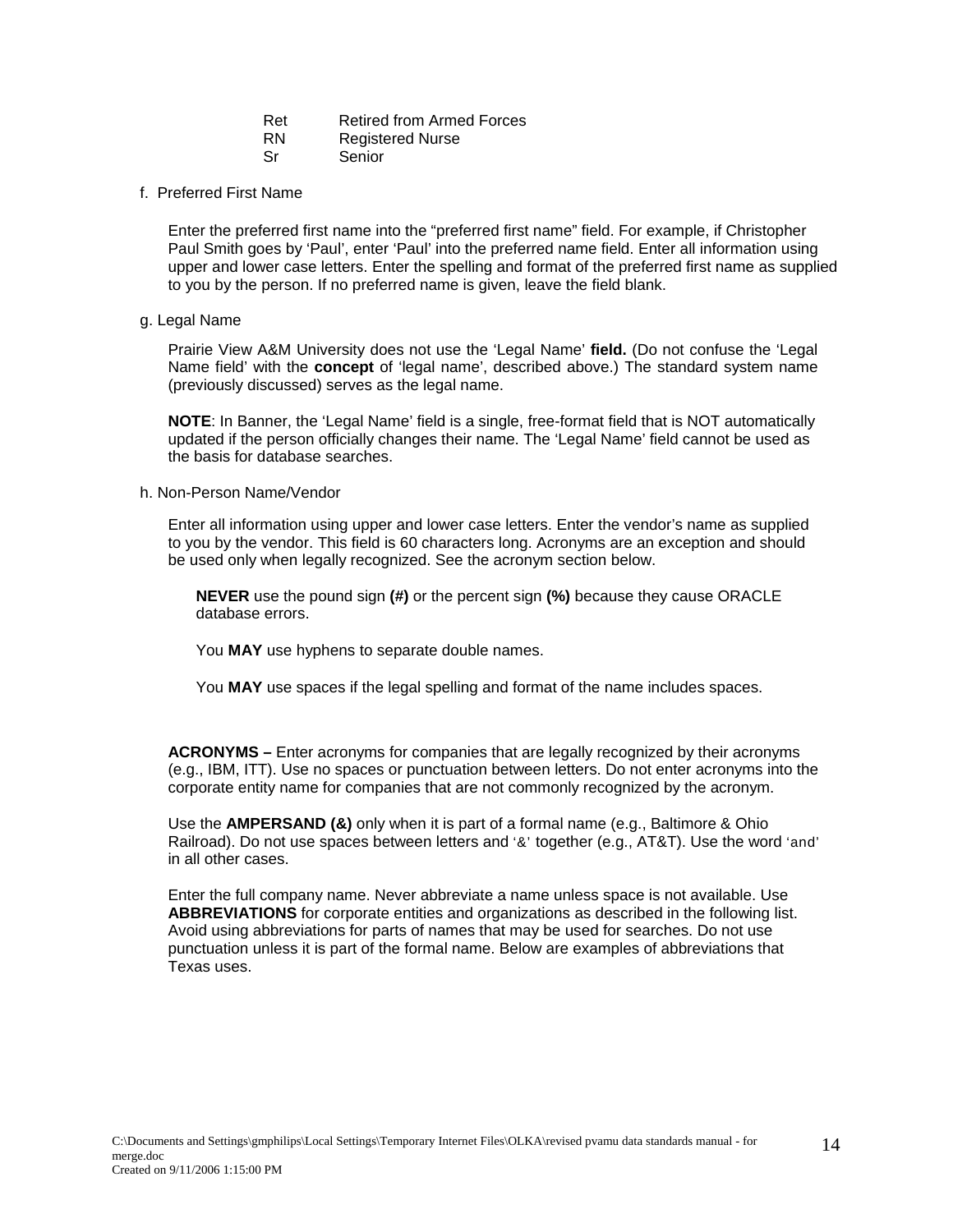#### **Acceptable Abbreviations in Entity Names (Use only when space is insufficient)**

| Name                                 | <b>Abbreviation</b> |
|--------------------------------------|---------------------|
| Administration                       | Admin               |
| Associates                           | Assoc               |
| Association                          | Assn                |
| Board                                | Bd                  |
| Commission                           | Comm                |
| <b>Community College</b>             | CС                  |
| Company                              | Co                  |
| Corporation                          | Corp                |
| Department                           | Dept                |
| <b>District</b>                      | Dist                |
| Division                             | Div                 |
| Incorporated                         | Inc                 |
| International                        | Intl                |
| Limited                              | Ltd                 |
| <b>Limited Liability Corporation</b> | LLC                 |
| Manager                              | Mgr                 |
| National                             | Natl                |
| Partners                             | Part                |
| Saint                                | St                  |
| <b>United States</b>                 | US                  |
| University                           | Univ                |

**GOVERNMENT OFFICES –** Enter State and County departments and agencies with the State or County as the vendor. Enter the name of State of Texas departments, agencies, commissions, etc. as they are in the State of Texas Telephone Directory with Texas abbreviated as TX. Below are examples that Texas uses:

**Entered As** 

Texas Department of Transportation TX Transportation Dept of Texas Department of Administrative Services Tx Administrative Services City of Houston **City of Houston City of Harris County Harris County** 

#### **3. NAME AND ID CHANGE STANDARDS**

The Registrar and/or the Director of Human Resources are data custodians for changing a generated ID number.

Name or ID changes are not permitted without legal documentation (e.g., marriage certificate, court order, social security card, passport [mandatory for SEVIS tracked students], etc).

All Name and ID changes will be coordinated with other departments as corrections are made, including the offices of: Admissions, Human Resources, Registrar, Financial Aid, Housing, and The Graduate School.

All faculty employed by Prairie View A&M University must change their names through Human Resources.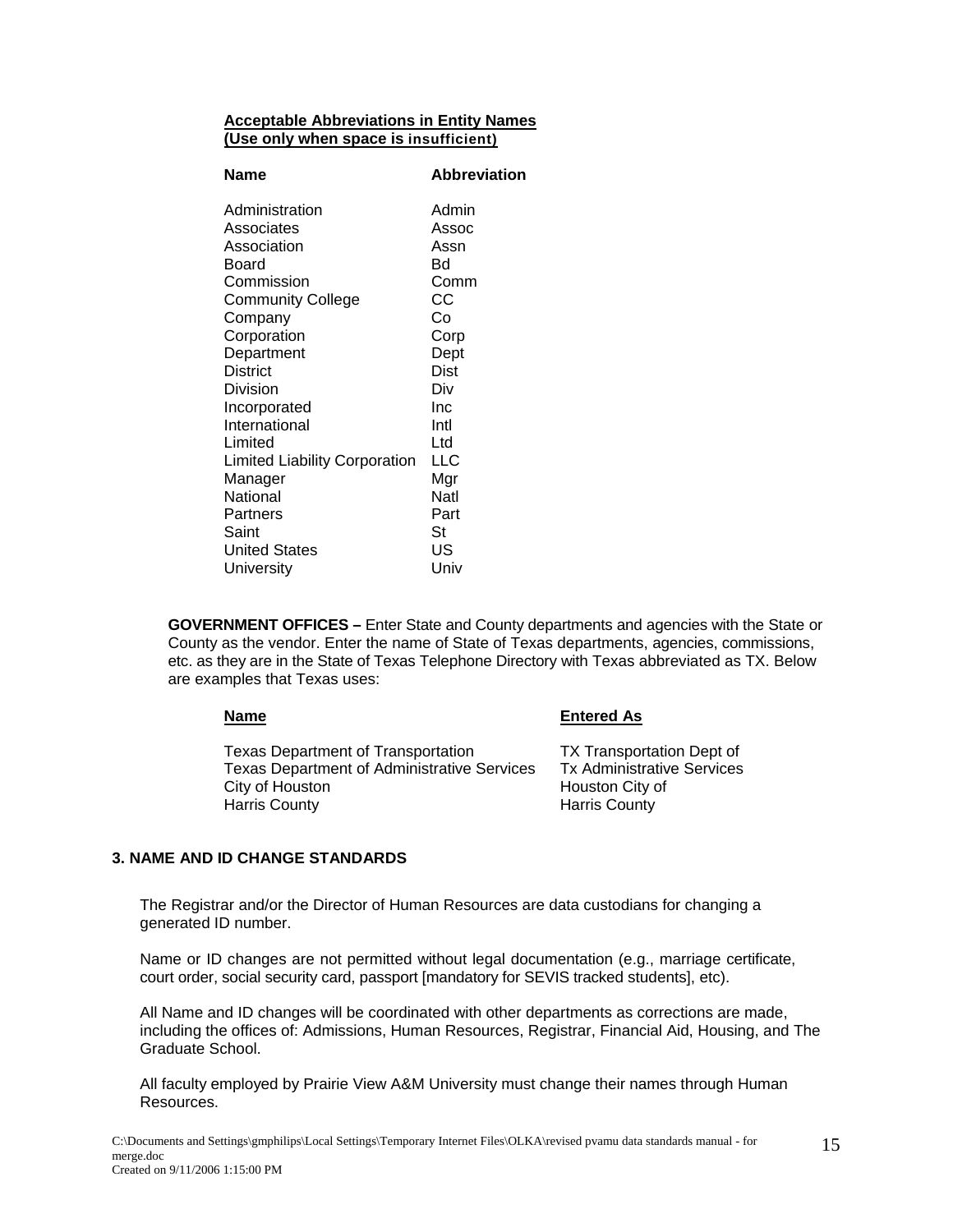University students must change their name through the Registrar's office using the Change of Personal Information form.

Approval for a name or ID change for a student who is also employed by the University will begin with Human Resources.

SEVIS-tracked student names will be maintained as they are printed on their I-20 VISA and must be approved by the Office of Human Resources.

Potential students will change their name through the Admissions Office.

Student ID corrections must be turned into the Registrar's office using the Change of Personal Information form to begin corrective processing that will include assistance from the IT personnel.

#### **4. ALTERNATE ID/SSN-TIN NUMBER STANDARDS**

SSN will not be stored in the Alternate ID field.

#### **5. ADDRESS STANDARDS**

In order to maintain accurate and consistent data, PVAMU adheres to the USPS standards in the maintenance of addresses. You can enter multiple addresses for a person or vendor by using different address types.

Select the appropriate address type code from the validation table. When changing an address, update the **To** date field for the old address, and then insert a new address with the effective date in the **From** date field.

a. Street Standards

Enter all information using upper and lower case letters, **without periods.** 

**NEVER** use the pound sign **(#)** or the percent sign **(%)** because they cause ORACLE database errors.

You **MAY** use hyphens and slashes when needed for clarity or to designate fractions. **DO NOT** leave blank lines between street lines.

Use the **AMPERSAND (&). DO NOT** spell out the word 'and'.

Enter **'IN CARE OF'** as **'c/o'. DO NOT** use the percent sign **(%)** or spell out 'in care of''.

b. Location Designations such as Apartment, Building, Suite, Unit, etc.

**NEVER** use the pound sign (#) or the percent sign (%) because they cause ORACLE database errors. Use **'No'** instead of the pound sign (#). See appendices for appropriate abbreviations.

| <b>Abbreviations for Unit Numbers</b> |      |
|---------------------------------------|------|
| #                                     | N٥   |
| Apartment                             | Apt  |
| <b>Building</b>                       | Bldg |
| Number                                | N٥   |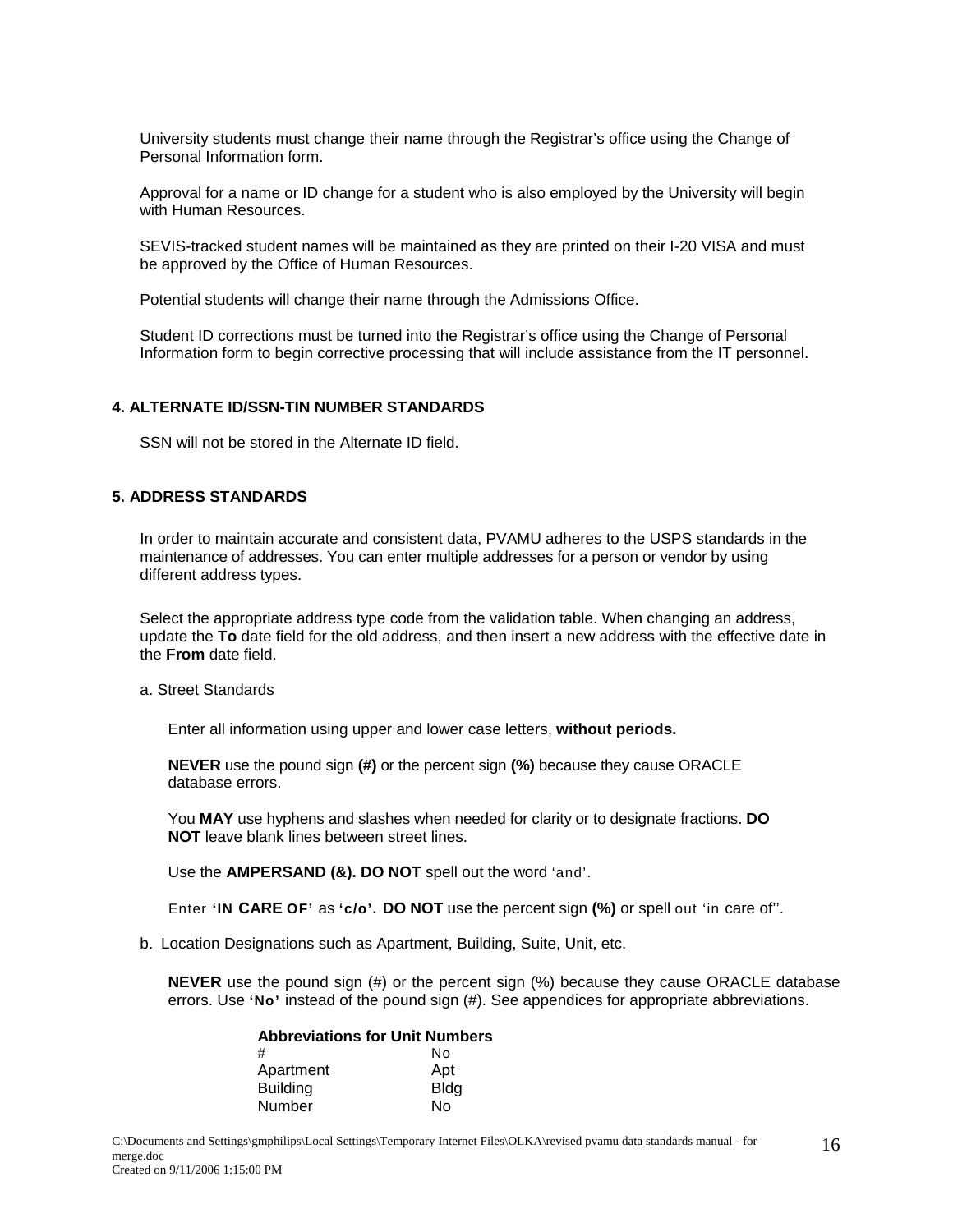| Room  | Rm   |
|-------|------|
| Space | Sp   |
| Suite | Ste  |
| Unit  | Unit |

c. Street and Po Box

See Address Appendix for standard abbreviations for street designators. Do **NOT** use punctuation in the address. The address format allows three lines of street address information.

- d. Military Address Standards Enter the address as supplied to you by the person.
- e. International Addresses

Enter the international address as supplied to you by the person, such as in the following examples.

Cheng Li Bader H Al-Khalifia 7-301 Houji c/o Aramco Middle of JiangNan Road Dhahram 31311 Guang Zhou 510240 Saudi Arabia **GuangZhou** China P R C

Please be careful when entering city and country data, to distinguish between each unit. The following are some of the more common international addresses for PV students:

**CITY COUNTRY** Nassau Bahamas Manchester Jamaica Freeport Bahamas Kingston Jamaica<br>St Elizabeth Jamaica St Elizabeth

#### **6. CITY STANDARDS**

Enter all information using upper and lower case letters. Do **NOT** abbreviate unless limited by space (for example, use "North Richland" rather than "N Richland"). Do not use periods (St Louis, **NOT** St. Louis). Whenever a question arises concerning spelling, refer to the USPS Zip Code Directory at www.usps.com

**NEVER** use the pound sign **(#)** or the percent sign **(%)** because they cause ORACLE database errors.

Please be careful when entering city names. The following are the correct spellings for some Texas cities from which PV students come:

| Cedar Hill           | DeSoto                      | Wichita Falls |
|----------------------|-----------------------------|---------------|
| El Campo             | Fort Worth                  |               |
| <b>Glenn Heights</b> | La Grange                   |               |
| Missouri City        | La Marque                   |               |
| Mount Pleasant       | La Porte                    |               |
| Pflugerville         | <b>North Richland Hills</b> |               |
| <b>St Louis</b>      | Sugar Land                  |               |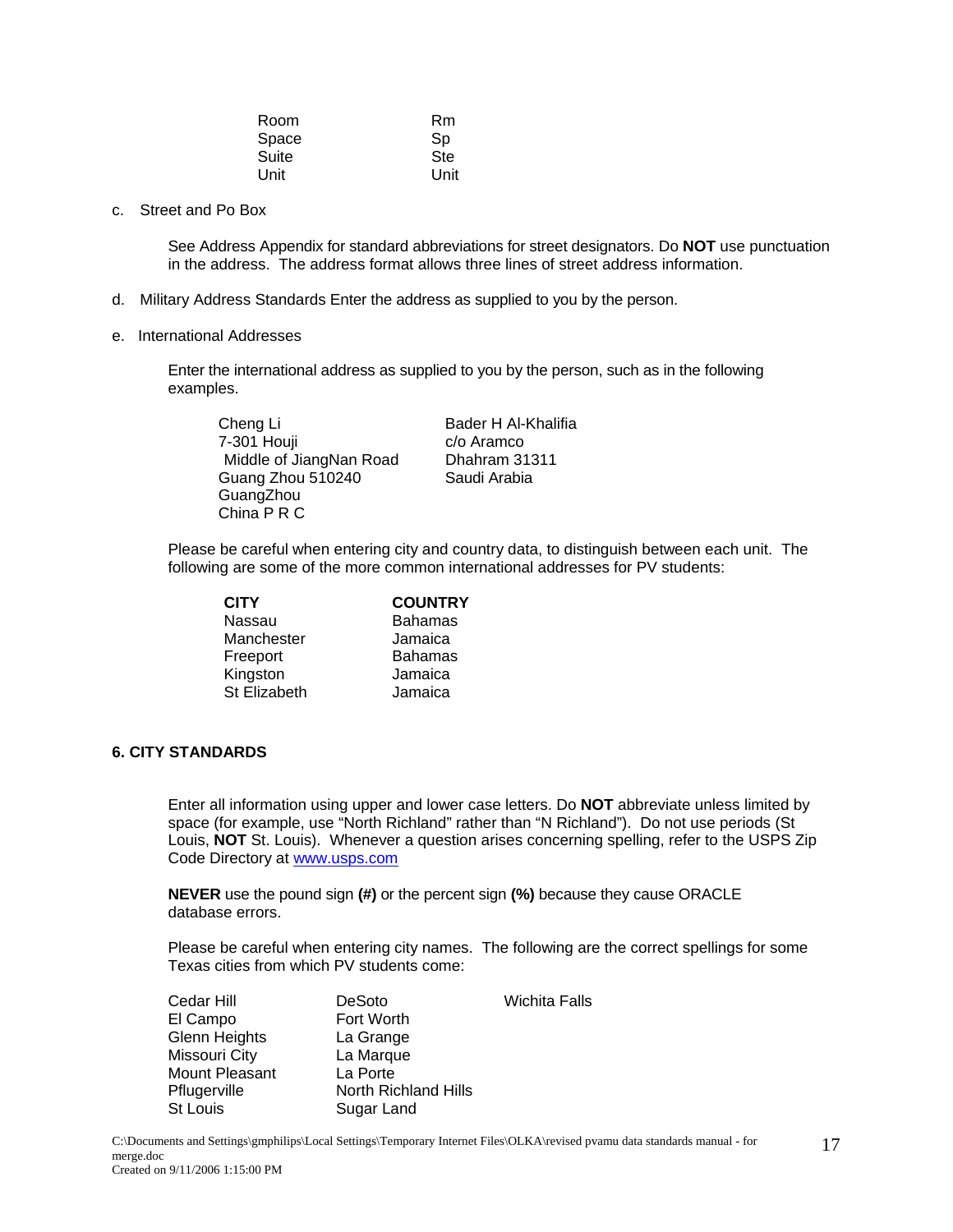#### **7. STATE STANDARDS**

Use standard U.S. Postal Service abbreviations (www.usps.com). The codes are built into the validation tables.

#### **8. ZIP CODE STANDARDS**

You **MUST** enter postal codes for all U.S. and Canadian addresses.

a. U.S.: Enter the 5-digit zip code. When the 9-digit zip code is available, place a hyphen between the first 5 and the last 4 digits, as shown in the example below:

97203, 97203-5798

b. Canadian: Enter the six-character postal code with spaces, as shown in the examples below:

T2T 2Y5, R2L 1N4

#### **9. GENDER CODE STANDARDS**

PVAMU must classify each **employee** and **student** as male or female. You may enter 'U' for **student** gender if the correct value is not known. However, this information must be updated to 'M' or 'F' by the university census date (end of third week) for reporting purposes.

| Code | <b>Description</b> |  |
|------|--------------------|--|
|      |                    |  |
| м    | Male               |  |
| F    | Female             |  |
| U    | Unknown            |  |

#### **10. DATE STANDARDS**

Enter dates in the format of mmddyyyy. Banner displays all dates as dd-mmm-yyyy. Example: 01171993 becomes 17-JAN-1993.

#### **Term Information**

Terms are set-up by academic year, with 10 signifying the fall semester, 20 the spring semester, and 30 the summer semester. The rotation begins again with the new fall semester each academic year. Student Self-Service Banner will only display the description (e.g., Fall 2006). For example:

| <b>Term</b> | <b>Description</b> |
|-------------|--------------------|
|             |                    |
| 200710      | <b>Fall 2006</b>   |
|             |                    |
| 200720      | Spring 2007        |
|             |                    |
| 200730      | Summer 2007        |
|             |                    |
| 200810      | <b>Fall 2007</b>   |
|             |                    |
| 200820      | Spring 2008        |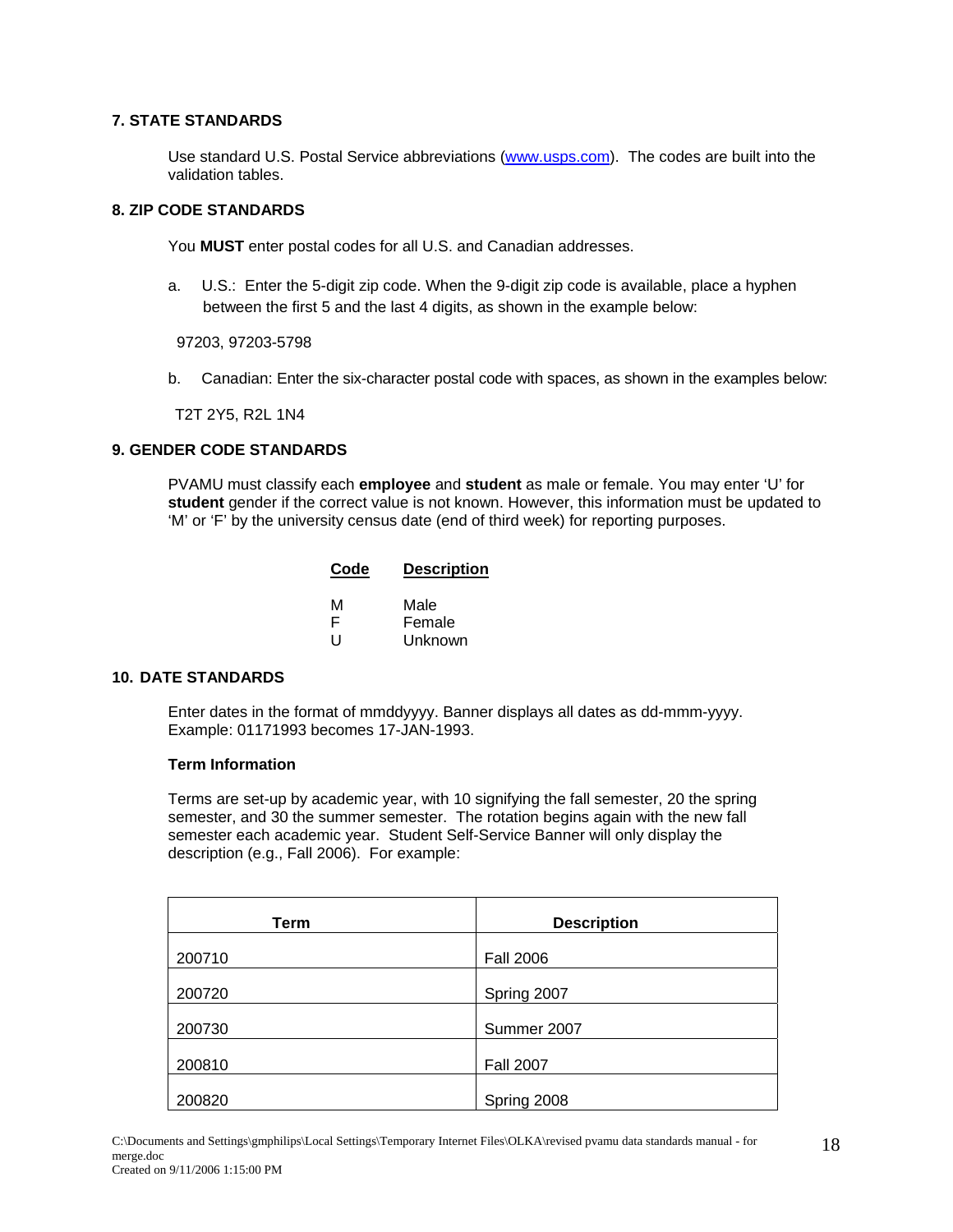#### **11. BIRTH DATE STANDARDS**

Enter the date of birth according to the **DATE STANDARDS.** If you do not have a birth date, leave it blank until the correct date is determined.

#### **12. CONFIDENTIAL INFORMATION INDICATOR STANDARDS**

For employees and students, leave the Confidential Indicator unchecked, unless the employee or student officially request confidentiality.

#### **For Students**

If the Confidential Indicator is checked, it indicates that the student has requested that no Directory Information be released to anyone without consent of the student, as governed by the Prairie View A&M University Family Educational Rights and Privacy Act [FERPA] policy published in the General Catalog and Schedule of Classes.

If the Confidentiality Indicator is not checked, it indicates that Prairie View A&M University may release data from Information Restriction Categories to anyone without the consent of the student according to University FERPA policy.

Students may control the release of data in Information Restriction Categories, the Confidential Indicator setting, by completing forms at the Registrar's Office.

Prairie View A&M University has defined student Directory Information (SIS+ Screen 011) as:

- 1. Name
- 2. Local and Permanent Addresses
- 3. Addresses for Mail Lists
- 4. Sex
- 5. Race
- 6. Nationality
- 7. Place of Birth
- 8. Parents' Name
- 9. Parents Address
- 10. Electronic Mail Address
- 11. Telephone Number
- 12. Previous Institution Attended
- 13. Date of Birth
- 14. Degrees, Honors, and Awards Received
- 15. Class Schedule
- 16. Enrollment status
- 17. Classification
- 18. Major
- 19. Class Standing
- 20. Sports Participation
- 21. Dates of Attendance
- 22. Weight/Height of Athlete
- 23. Parking Permit Information
- 24. Judicial Information
- 25. Photograph

#### **13. CITIZEN TYPE STANDARDS**

Citizen type indicates citizenship status of student or employee.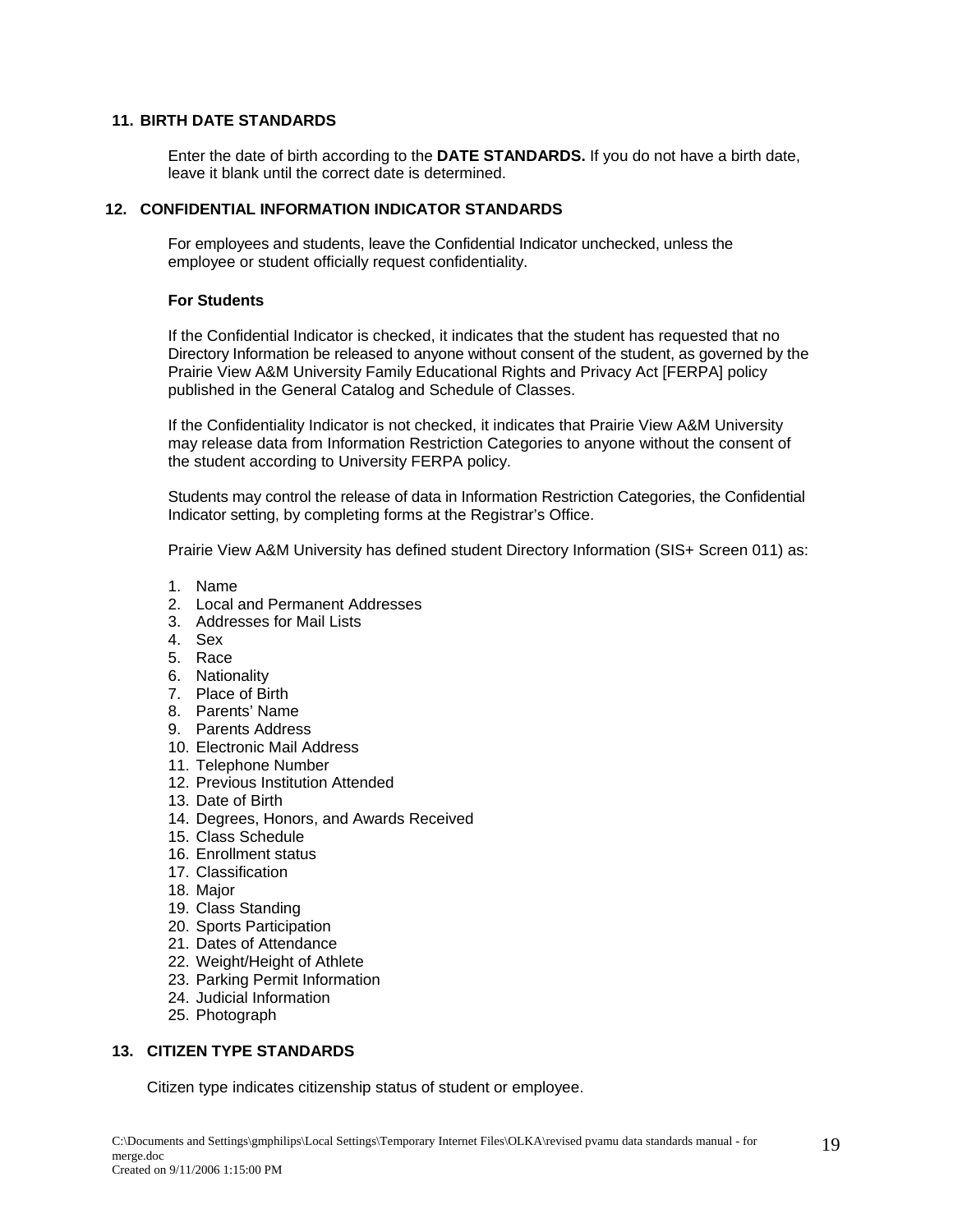#### **14. VISA TYPE STANDARDS**

Prairie View A&M University uses the values from validation table STVVTYP to identify visa types for employees and students. Students and employees who are designated as Non-Resident Alien living in the U.S. or Resident Alien or Other Eligible Non-citizen will have one of these visa types.

#### **15. ETHNIC CODE STANDARDS**

PVAMU collects race/ethnic data using the categories in the validation tables (above) and reports data as required to the Department of Education and other external entities using the categories. All race/ethnic categories in STVETHN must be mapped to the required reporting categories of STVETCT using the IPEDS Code column.

This information will be collected for students who are U.S. Citizens or Resident Alien or Other Noncitizens. It will also be collected for all employees, regardless of Citizen Type. Non-Resident Alien status will not be collected in this element but instead will be designated in Citizen Type.

#### **16. MARITAL CODES STANDARDS**

Financial Aid and Human Resources use marital codes.

#### **17. RELIGION CODE STANDARDS**

The PVAMU Admissions Office does not collect nor store religion information on individuals.

#### **18. LEGACY CODE STANDARDS**

Legacy codes identify a student who has an Alumnus in their family.

#### **19. VETERAN FILE NUMBER STANDARDS**

The Veteran File Number is the principal veteran ID number for the student which may be a social security number. The Veteran File Number will be used by PVAMU to identify students eligible to obtain veteran educational benefits while attending PVAMU. Eligible students are defined as US veterans (Chapters 30, 31, and 1606) and their eligible spouse and dependents (Chapter 35). In order for the VFN number to populate, the proper form must be submitted through the Registrar's Office VA Certifying Official and be approved for the specific chapter eligible student. Chapter 30 and 31 students would submit an Application for VA Education Benefits form (22-1990). Chapter 31 students would submit an Authorization and Certification of Entrance or Reentrance Into Rehabitation and Certification of Status form (28-1905) from their vocational rehabilitation counselor. Chapter 35 students would submit an Application for Survivors' and Dependents' Educational Assistance form (22-5490). The VA Certifying Official would enter the VFN information for approved student applications. The VA Certifying Official is in the Office of Undergraduate Admissions. Chapter 31 students are approved, authorized and certified by the VA case manager. Their paperwork is done at the VA facility.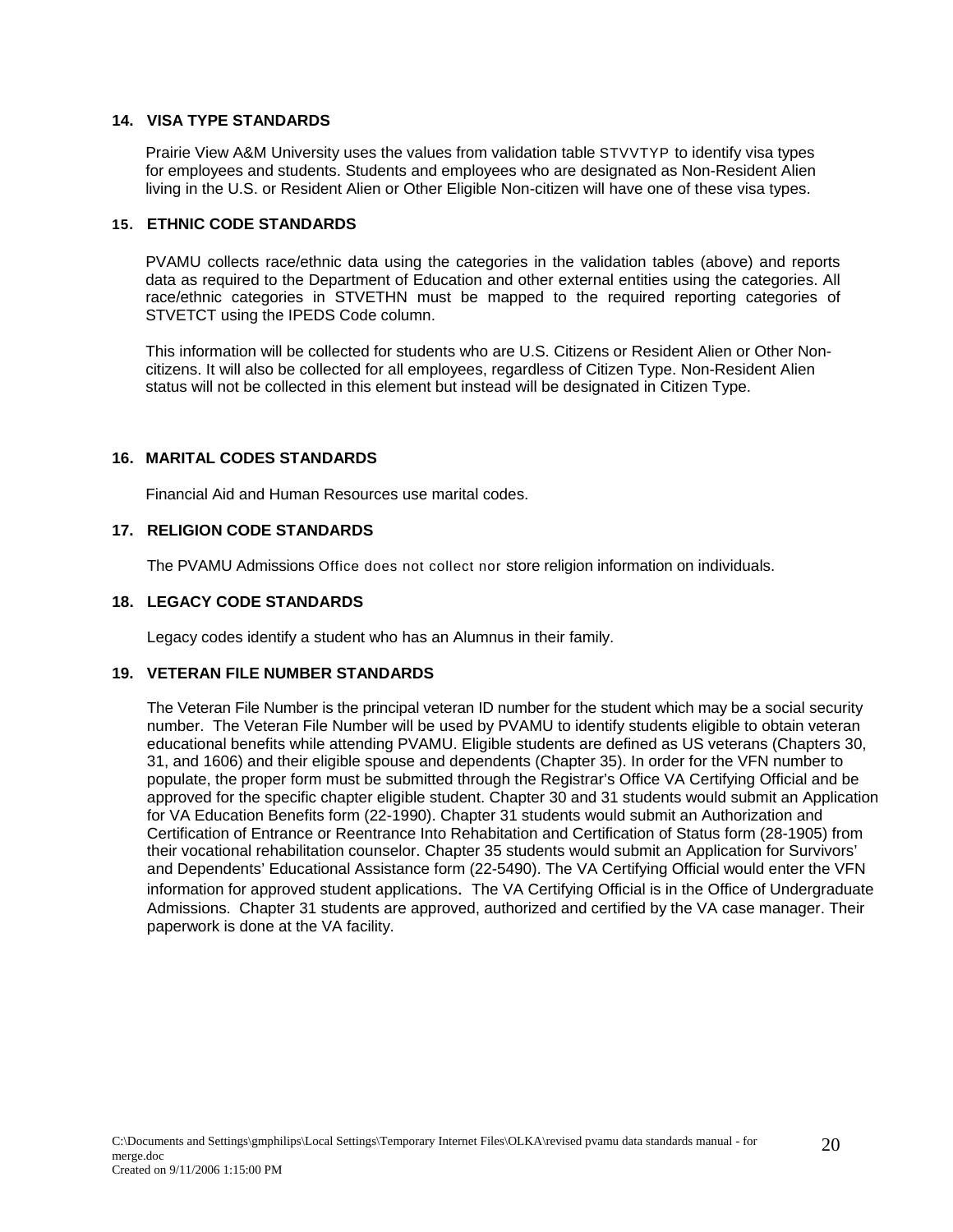| 20.<br>DE                                                                                                                            | <b>CATEGORY</b>                | <b>EXPLANATION</b>                                                                                                                                                                                                                                                                                                                                                                                                                                                                                                                                                                                                                                                                                                                             |
|--------------------------------------------------------------------------------------------------------------------------------------|--------------------------------|------------------------------------------------------------------------------------------------------------------------------------------------------------------------------------------------------------------------------------------------------------------------------------------------------------------------------------------------------------------------------------------------------------------------------------------------------------------------------------------------------------------------------------------------------------------------------------------------------------------------------------------------------------------------------------------------------------------------------------------------|
| CE<br><b>AS</b><br><b>ED</b><br><b>PE</b><br><b>RS</b><br>ON<br>S<br><b>ST</b><br><b>AN</b><br><b>DA</b><br><b>RD</b><br>S<br>t<br>h | None                           | Non-Veteran                                                                                                                                                                                                                                                                                                                                                                                                                                                                                                                                                                                                                                                                                                                                    |
|                                                                                                                                      | Special Disabled Veteran       | A veteran who is entitled to disability pay from the Department<br>of Veterans Affairs (or would have been if not receiving<br>retirement pay) or was released or discharged from active duty<br>because of a service-connected disability.                                                                                                                                                                                                                                                                                                                                                                                                                                                                                                    |
|                                                                                                                                      | Vietnam-Era Veteran<br>е       | A person who: (A) served in the military, ground, naval or air<br>service of the United States on active duty for a period of more<br>than 180 days, and was discharged or released there from with<br>other than a dishonorable discharge, if any part of such active<br>duty occurred: (i) in the Republic of Vietnam between February<br>28, 1961, and May 7, 1975; or (ii) between August 5, 1964, and<br>May 7, 1975, in all other cases; or (B) was discharged or<br>released from active duty for a service-connected disability if<br>any part of such active duty was performed (i) in the Republic of<br>Vietnam between February 28, 1961, and May 7, 1975; or (ii)<br>between August 5, 1964, and May 7, 1975, in all other cases. |
|                                                                                                                                      | R<br><b>Other Veteran</b><br>e | A person who served on active duty during a war or in a<br>campaign or expedition for which a campaign has been<br>authorized (campaign list maintained by HR).                                                                                                                                                                                                                                                                                                                                                                                                                                                                                                                                                                                |

C:\Documents and Settings\gmphilips\Local Settings\Temporary Internet Files\OLKA\revised pvamu data standards manual - for merge.doc Created on 9/11/2006 1:15:00 PM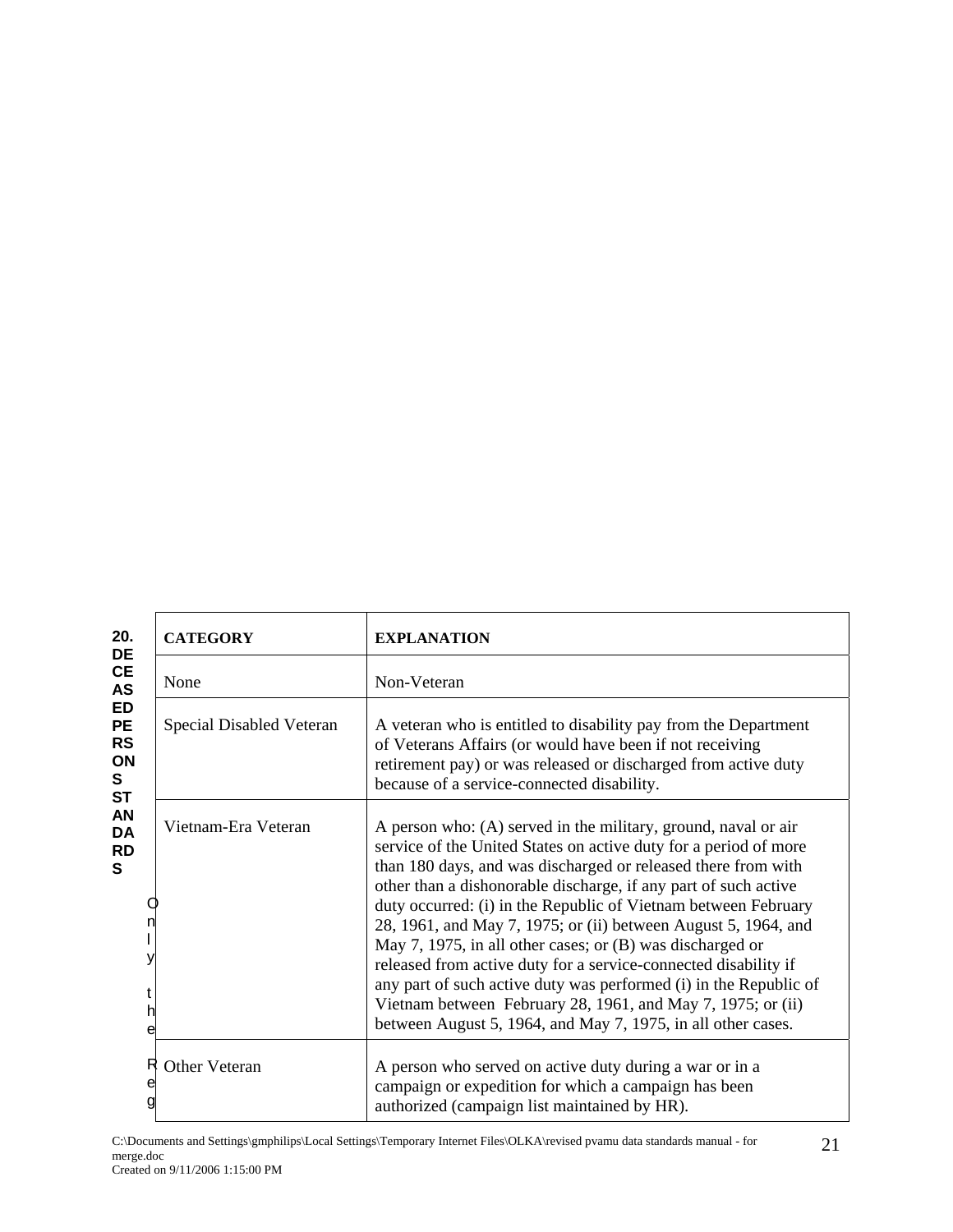istrar and/or the Director of Human Resources are authorized to enter information in these fields. A 'Y' indicates that the person is deceased. If PVAMU verifies the date of death, it is entered in the date field. A blank date indicates that PVAMU was not able to verify the date of death.

The Registrar's Office requires a death certificate or an obituary as proof that a student has deceased. The approved proof-of-death notice will be forwarded to the Director of Human Resources for marking the deceased general person field of the student with a 'Y' and entering the date of death. For a student, the date-of-death will be determined first as noted on the death certificate or second as noted in an obituary or third by the date of receipt of the official notice if no date is provided, to comply with federal reporting requirements of Prairie View A&M University. Additional student record changes would be made by the Registrar's Office to note the student's death that include un-registering the deceased student from enrolled courses, marking and closing matriculation(s) and creating electronic data-imaging files, following deceased student procedures established by the Registrar's Office.

#### **DECEASED INFORMATION CHECKLIST**

- a. Check GUASYST to see what other areas have transactions posted.
- b. If the person is connected to STUDENT, HUMAN RESOURCES, FINANCE, FINANCIAL AID or ACCOUNTS RECEIVABLE, you will need to contact them to obtain permission to mark them as deceased.
- c. **NOTE: www.ancestry.com** can be used to verify the date of death by checking the SSN Deceased Database.

#### **21. E-MAIL ADDRESS STANDARDS**

Enter the e-mail address exactly as written or provided by the person, following their exact entry in terms of upper and lower case letters, punctuation and so on. Note: since email addresses may be case sensitive, doublecheck the address with the owner.

#### **22. TELEPHONE NUMBER STANDARDS**

Enter the phone number as a seven sequence **with** hyphen (area code will be entered in a separate field). For international phone numbers, refer to the AT&T International Dialing Guide (http://www.business.att.com/bt/ dial\_guide.jsp).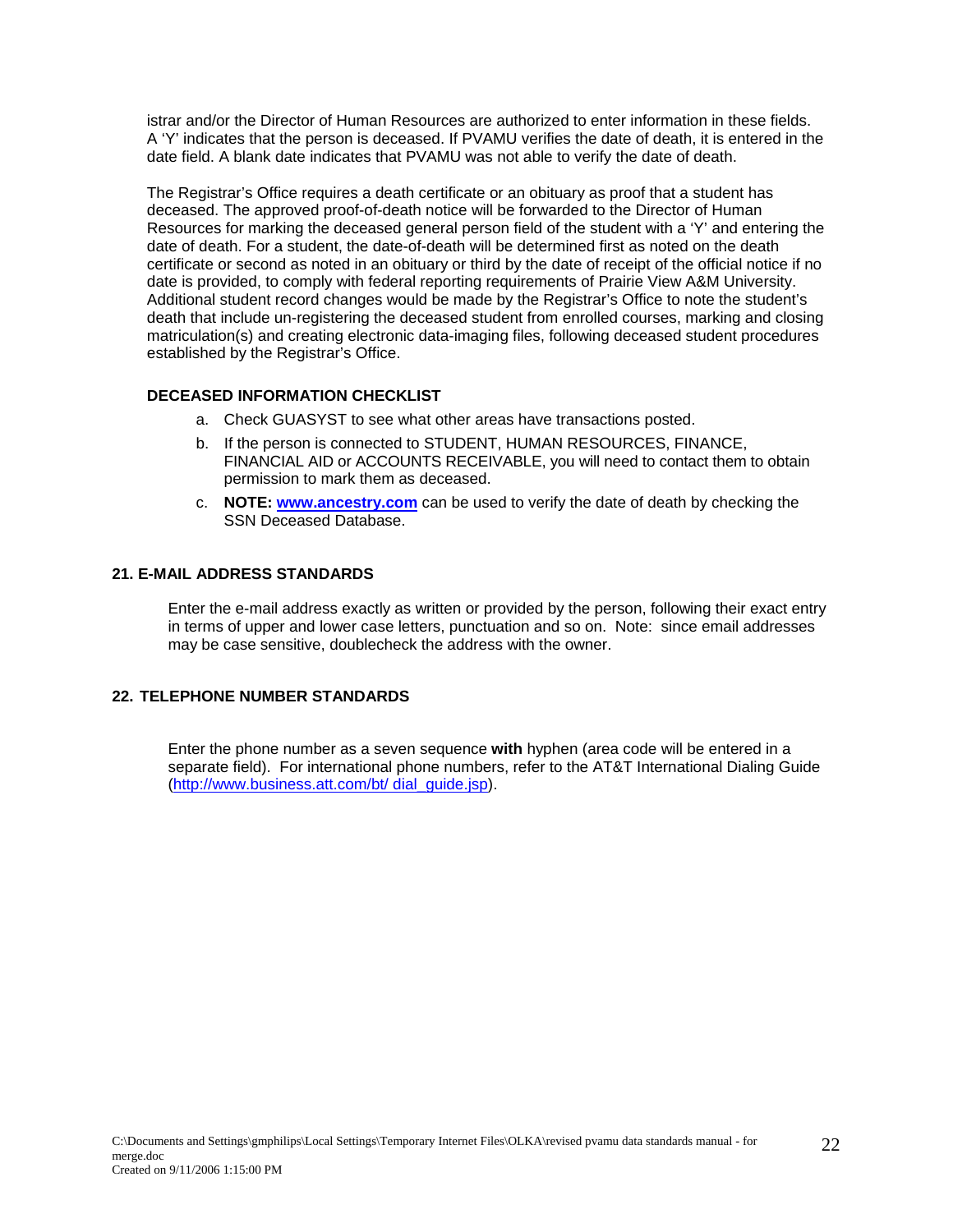## **APPENDIX 1. ADDRESS TYPES**

Address information is shared by all Banner systems, and a well-defined process for determining address codes and data entry standards greatly increases the functionality of the system.

Banner allows a person or organization to have an unlimited number of addresses as long as there is only one *active* address per Address Type (User defined on STVATYP).

**NOTE:** An address is active when the inactive indicator is blank AND the To-Date field is blank or has a date in the future. An address is inactive when the inactive indicator is checked **OR** the To-Date field has a date prior to the current date.

The most common reasons to have an inactive address are:

 To store past address information when a person changes addresses (including prior business addresses), To indicate the active and inactive periods for temporary addresses.

For example, John Doe might have the following:

 A Permanent address An inactive Permanent address (A previous mailing address, stored for historic purposes) An address from a FAFSA application An optional Mailing address A Billing address, used only for statements.

Address information is updated in SPAIDEN or PPAIDEN and displayed in a layered display (one address at a time). Banner displays addresses in alphabetical order by Address Type Code. The chart below describes the address types that Texas uses and identifies who may update each type.

#### **ADDRESSES AND LETTER GENERATION**

#### **Address Hierarchy:**

Banner Letter Generation allows a user to define an 'address hierarchy' as part of the process. To define this hierarchy, follow these steps:

 at the prompt 'Address Effective Date:' enter the date you want to use to determine if an address is effective;

 at the prompt 'Address Type:' enter the address types you want to use first, if present, then second, and so on.

For example, entries of 1BI 2MA 3PR would instruct the system to look first for an effective Billing address (1BI). If none exists, the system would look next for an active Mailing address. (2MA). If neither of these address types has an active address for the individual, the system uses the Permanent address. **The system does not generate a letter if there is no effective address for a person.**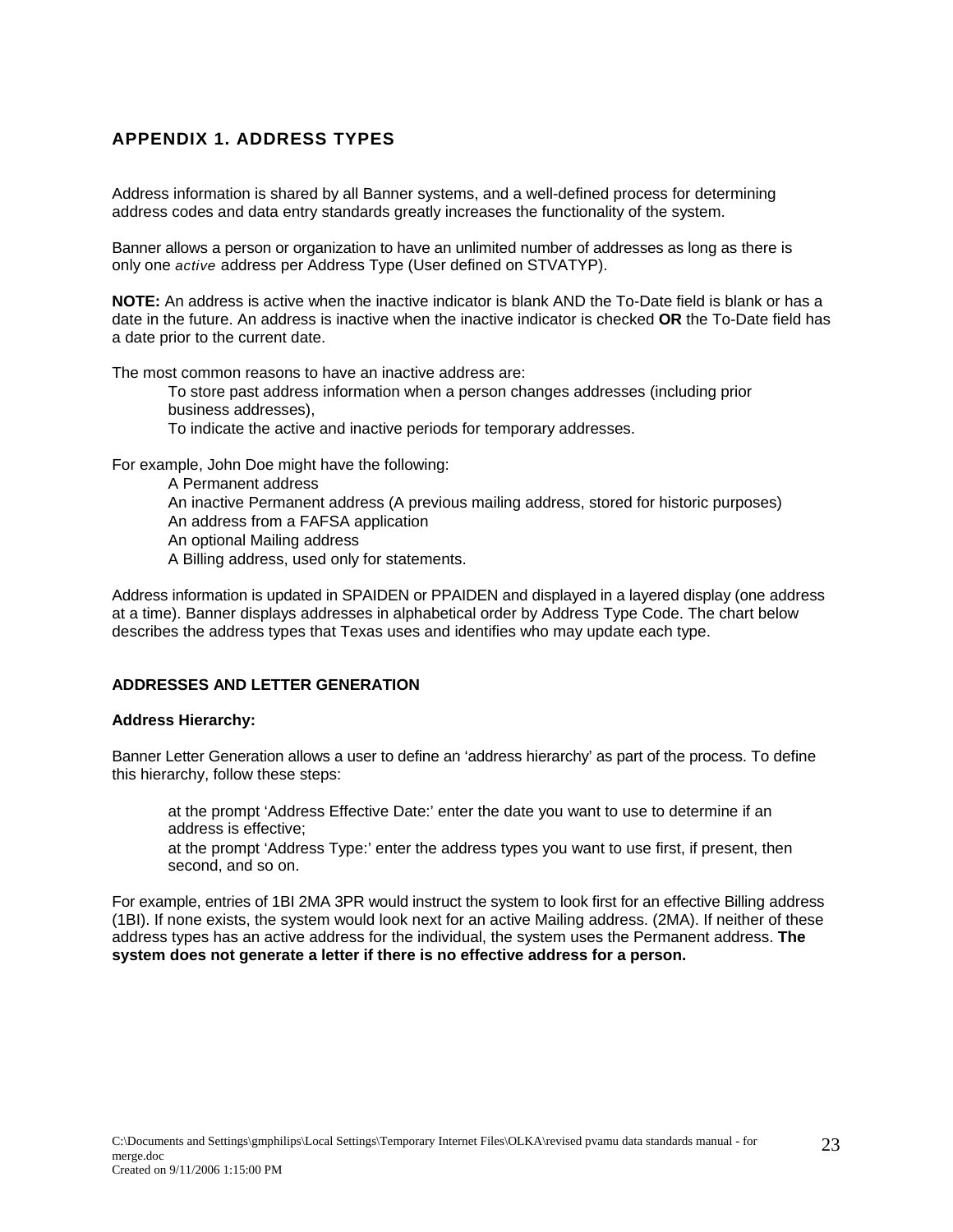#### **Abbreviations for Street Designators (Street Suffixes)**

For clarity, spell out street designators whenever possible (as space permits). PV uses U.S. Postal Service abbreviations for street and unit designations whenever possible. If the abbreviation you need is not included in this chart, see the USPS web page at www.usps.com.

| Arcade  Arc    |  |
|----------------|--|
|                |  |
|                |  |
|                |  |
|                |  |
|                |  |
|                |  |
| BoulevardBlvd  |  |
|                |  |
|                |  |
|                |  |
|                |  |
|                |  |
| Bypass  Byp    |  |
|                |  |
| CanyonCyn      |  |
|                |  |
| Causeway Cswy  |  |
| Center CtR     |  |
|                |  |
|                |  |
|                |  |
|                |  |
| Corners Cors   |  |
| Course Crse    |  |
|                |  |
|                |  |
|                |  |
|                |  |
| Crescent Cres  |  |
| Crossing Xing  |  |
|                |  |
|                |  |
|                |  |
|                |  |
|                |  |
| ExpresswayExpy |  |
| Extension  Ext |  |
|                |  |
| Fall           |  |
|                |  |
|                |  |
|                |  |
|                |  |
|                |  |
|                |  |
|                |  |
|                |  |
|                |  |
|                |  |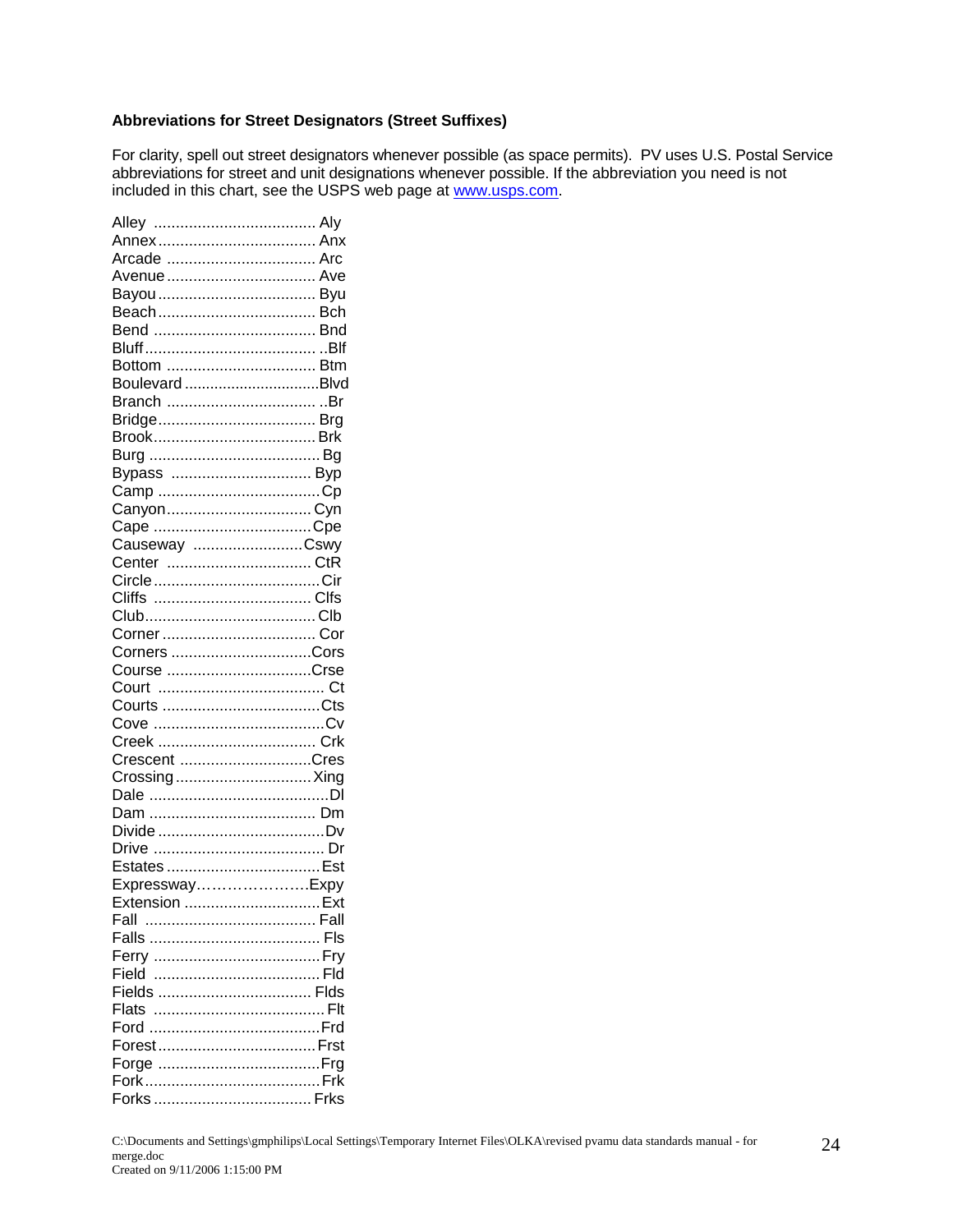| Freeway Fwy   |  |
|---------------|--|
| Gardens Gdns  |  |
| GatewayGtwy   |  |
|               |  |
|               |  |
|               |  |
|               |  |
| Haven Hvn     |  |
| HeightsHts    |  |
| Highway  Hwy  |  |
|               |  |
|               |  |
| Hollow  Holw  |  |
|               |  |
|               |  |
|               |  |
|               |  |
|               |  |
|               |  |
|               |  |
|               |  |
|               |  |
|               |  |
| Landing  Lndg |  |
|               |  |
|               |  |
|               |  |
| Locks Lcks    |  |
|               |  |
|               |  |
|               |  |
| Manor Mnr     |  |
| Meadows Mdws  |  |
|               |  |
|               |  |
| Mission Msn   |  |
|               |  |
| Mountain  Mtn |  |
|               |  |
| Orchard Orch  |  |
|               |  |
|               |  |
| Parkway  Pkwy |  |
|               |  |
|               |  |
|               |  |
| Pines  Pnes   |  |
|               |  |
|               |  |
|               |  |
| Plains  Plns  |  |
|               |  |
|               |  |
|               |  |
|               |  |
|               |  |
| Ranch Rnch    |  |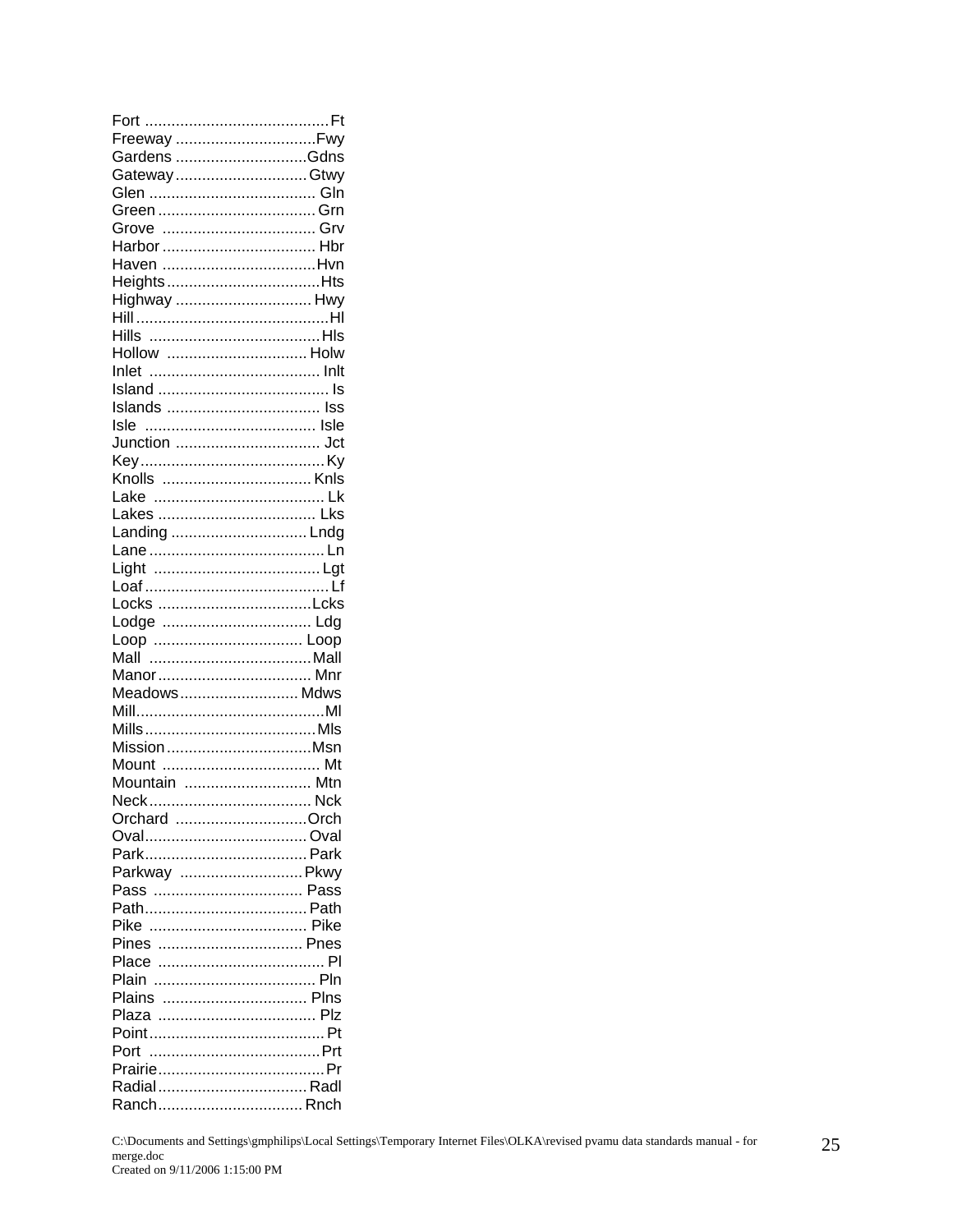| Rapids Rpds    |  |
|----------------|--|
|                |  |
|                |  |
|                |  |
|                |  |
|                |  |
|                |  |
|                |  |
| Shoals  Shls   |  |
|                |  |
| Shores Shrs    |  |
|                |  |
| Springs Spgs   |  |
|                |  |
|                |  |
|                |  |
| StravenueStra  |  |
| Stream Strm    |  |
|                |  |
|                |  |
|                |  |
|                |  |
| Track  Trak    |  |
|                |  |
|                |  |
| Tunnel  Tunl   |  |
| Turnpike  Tpke |  |
|                |  |
|                |  |
| Viaduct  Via   |  |
|                |  |
|                |  |
|                |  |
|                |  |
| Walk  Walk     |  |
|                |  |
|                |  |

#### **Abbreviations for Unit Numbers**

| Basement Bmt |
|--------------|
| BuildingBldg |
|              |
|              |
|              |
|              |
|              |
| UpstairsUpst |
|              |

#### **Direction Abbreviations**

| NortheastNE |  |
|-------------|--|
| NorthwestNW |  |
| SoutheastSE |  |
| SouthwestSW |  |